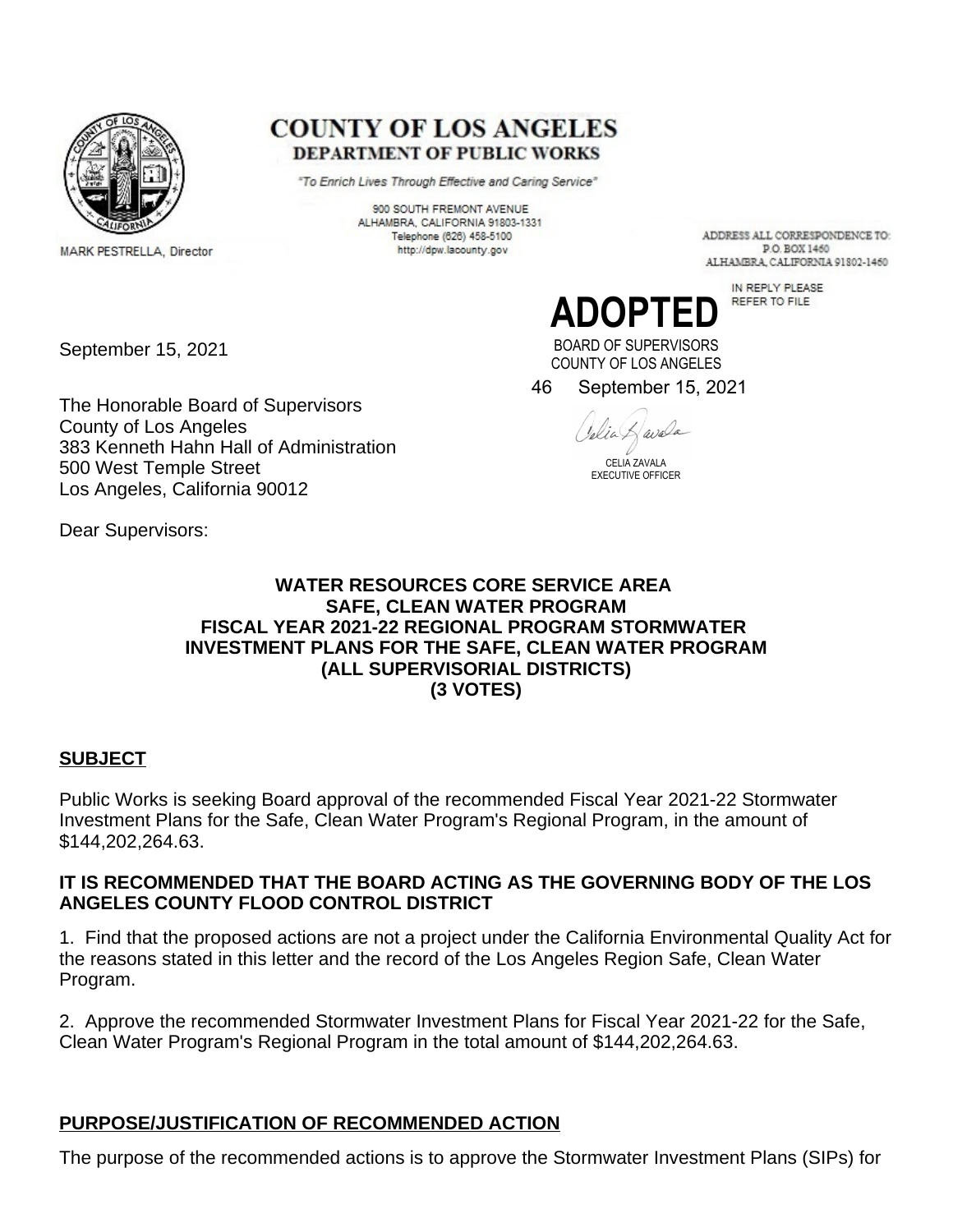The Honorable Board of Supervisors 9/15/2021 Page 2

each of the nine Watershed Areas in the Safe, Clean Water (SCW) Program's Regional Program for the 2021-22 Fiscal Year (FY), as recommended by the Regional Oversight Committee (ROC). Each of the nine Watershed Area SIPs can be reviewed on the SCW Program website at https://safecleanwaterla.org/projects-2/. The SIPs include recommendations to fund regional watershed-based multi-benefit projects, conduct scientific studies, and provide technical resources, including development of project concepts and ongoing Watershed Coordinator services. A summary of the recommendations and findings, benefits of the proposed expenditures, the public process to develop these recommendations, and additional comments from the ROC for future consideration are included in Enclosure A.

Executive summaries for the FY 2021-22 Infrastructure Program projects are available at the SCWP Program website (https://safecleanwaterla.org/projects-2/) in two parts Summaries Part 1 and Summaries Part 2. Copies are also available at the office of Public Works, Stormwater Planning Division (11th floor), 900 South Fremont Avenue Alhambra, CA, 91803.

The ROC, consisting of the nine Watershed Area Steering Committees (WASCs), the Scoring Committee, and the ROC, held over 80 public meetings to select the projects, project concepts, and scientific studies included in the SIPs. Infrastructure Program Projects were scored by the Scoring Committee and selected by the WASCs for inclusion in their respective SIPs. The WASCs also utilized independent third-party analyses (coordinated by the Los Angeles County Flood Control District and led by the Southern California Coastal Water Research Project) when considering scientific studies for inclusion in their respective SIPs. The ROC reviewed each SIP and recommends that all nine be approved.

The nine recommended SIPs, in aggregate, represent the proposed annual Regional Program's budget of \$144,202,264.63 and, upon approval, will dictate funding allocations for FY 2021-22. The nine recommended SIPs also include the Regional Program's currently projected budget allocation through FY 2025-26, which, including leveraged funds, represent nearly \$1B in investments into multi-benefit green stormwater infrastructure. These projections will continue to be revisited each year along with new projects submitted for each subsequent call for projects.

The recommended SIPs help achieve SCW Program Goals through meaningful water supply increases, water quality improvements, and community enhancements that all support public health. Additionally, the recommended SIPs prioritize projects that invest in Disadvantaged Communities, utilize Nature-Based Solutions, and advance compliance with existing water quality regulations.

# **Implementation of Strategic Plan Goals**

These recommendations support County Strategic Plan: Strategy II.3, Make Environmental Sustainability our Daily Reality and Objective II.3.1, Improve Water Quality, Reduce Water Consumption, and Increase Water Supplies; Objective II.3.2, Foster a Cleaner, More Efficient, and More Resilient Energy System; and Objective II.3.3, Address the Serious Threat of Global Climate Change. The recommended actions will strengthen the County's capacity to improve water quality and increase water supplies, effectively prepare for emergent environmental and natural hazards, and address the threat of climate change.

# **FISCAL IMPACT/FINANCING**

There will be no impact to the County General Fund.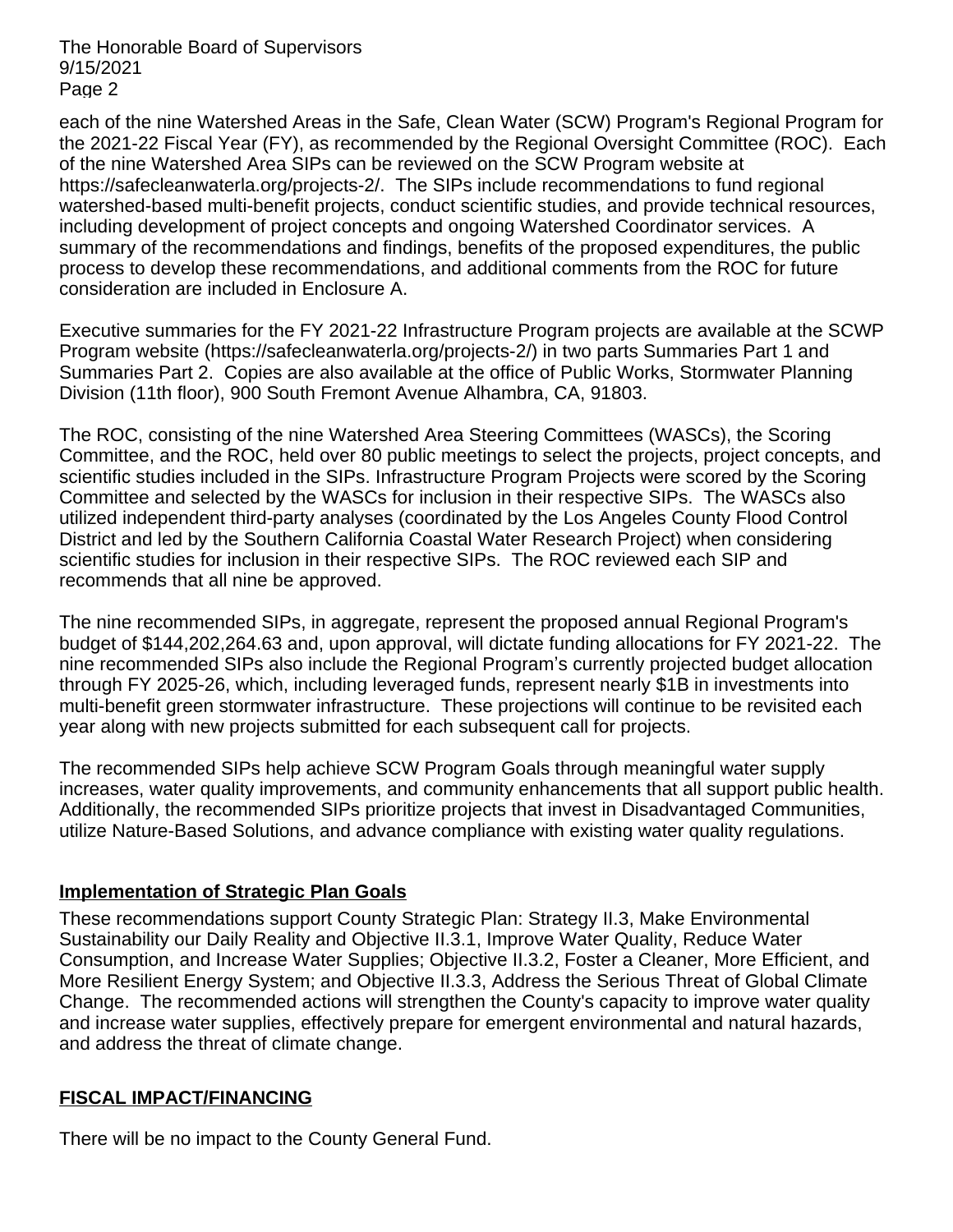The Honorable Board of Supervisors 9/15/2021 Page 3

The recommended FY 2021-22 SCW Regional Program cost is \$144,202,264.63, which includes funding for all nine SIPs and continued Watershed Coordinator Services within each of the Watershed Areas.

Funding for the recommended FY 2021-22 SIPs is included in the Measure W SCW Regional Program Funds FY 2021-22 Budgets. See Enclosure A for further details.

# **FACTS AND PROVISIONS/LEGAL REQUIREMENTS**

On July 17, 2018, following a very extensive stakeholder input process, the Board approved a Resolution calling for and giving notice of an election to, upon voter approval, establish the SCW Program and it's funding via special parcel tax by adding Chapter 16 of the Los Angeles County Flood Control District Code.

On November 6, 2018, Measure W (the SCW Program ballot measure) was successfully passed by the voters. The SCW Program's annual Special Parcel Tax was first collected for FY 2019-20 and continues to be billed with annual property tax bills.

On August 6, 2019, after further consultation with local and regional agencies, organizations, and stakeholders, the Board adopted an Ordinance to implement the SCW Program by adding Chapter 18 of the Los Angeles County Flood Control District Code.

On June 9, 2020, the Board approved a standard template Transfer Agreement that established the terms and conditions for the transfer of SCW Program funds to Regional Program fund recipients and delegated authority to the Los Angeles County Flood Control District's Chief Engineer to execute Transfer Agreements subject to the Board's approval of the annual SIPs.

These SIPs represent the second year of Regional Program implementation. Upon the Board's approval of the SIPs, the recipients included in each SIP will be required to enter into a Transfer Agreement. Upon execution of a Transfer Agreement, those recipients will receive the approved funding amount for implementation of the approved activity(ies) pursuant to their Transfer Agreement (s).

# **ENVIRONMENTAL DOCUMENTATION**

The recommended actions are not subject to the California Environmental Quality Act (CEQA) because they are activities that are excluded from the definition of a project by Section 21065 of the Public Resources Code and Section 15378(b) of the State CEQA Guidelines. The proposed actions would create a government funding mechanism that does not involve any commitment to a specific project that may result in a potentially significant physical impact on the environment. The recommended actions are also organizational or administrative activities of government, which will not result in direct or indirect physical changes to the environment.

All future activities resulting from the recommended actions and that fit the definition of a CEQA project will also comply with CEQA.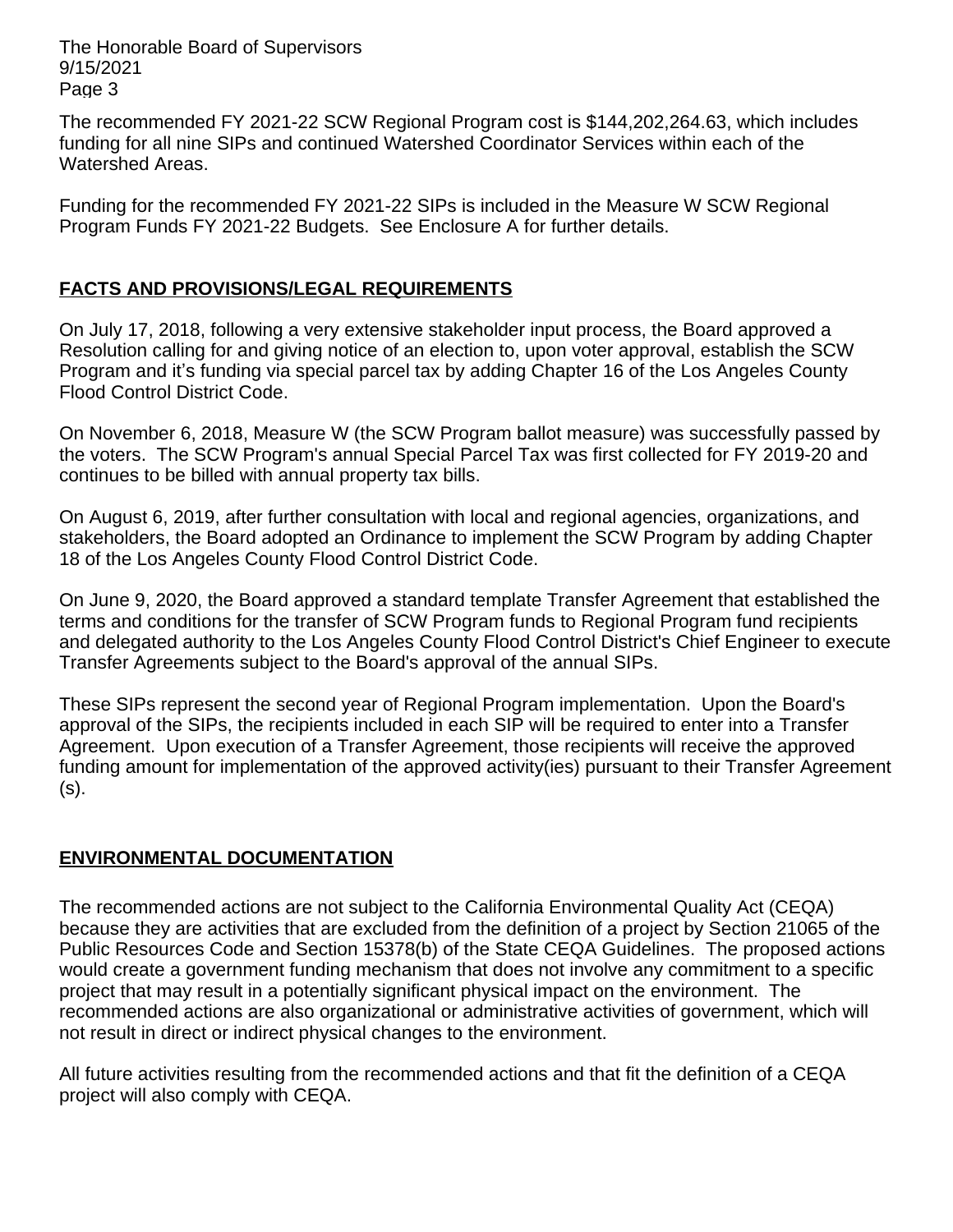The Honorable Board of Supervisors 9/15/2021 Page 4

# **IMPACT ON CURRENT SERVICES (OR PROJECTS)**

There will be no negative impact on current County services.

# **CONCLUSION**

Please return an adopted copy of this letter to Public Works, Stormwater Planning Division.

Respectfully submitted,

*Evhilli* 

MARK PESTRELLA, PE **Director** 

MP:CH:le

**Enclosures** 

c: Auditor-Controller (Accounting Division) Chief Executive Office (Chia-Ann Yen) County Counsel (Mark Yanai) Executive Office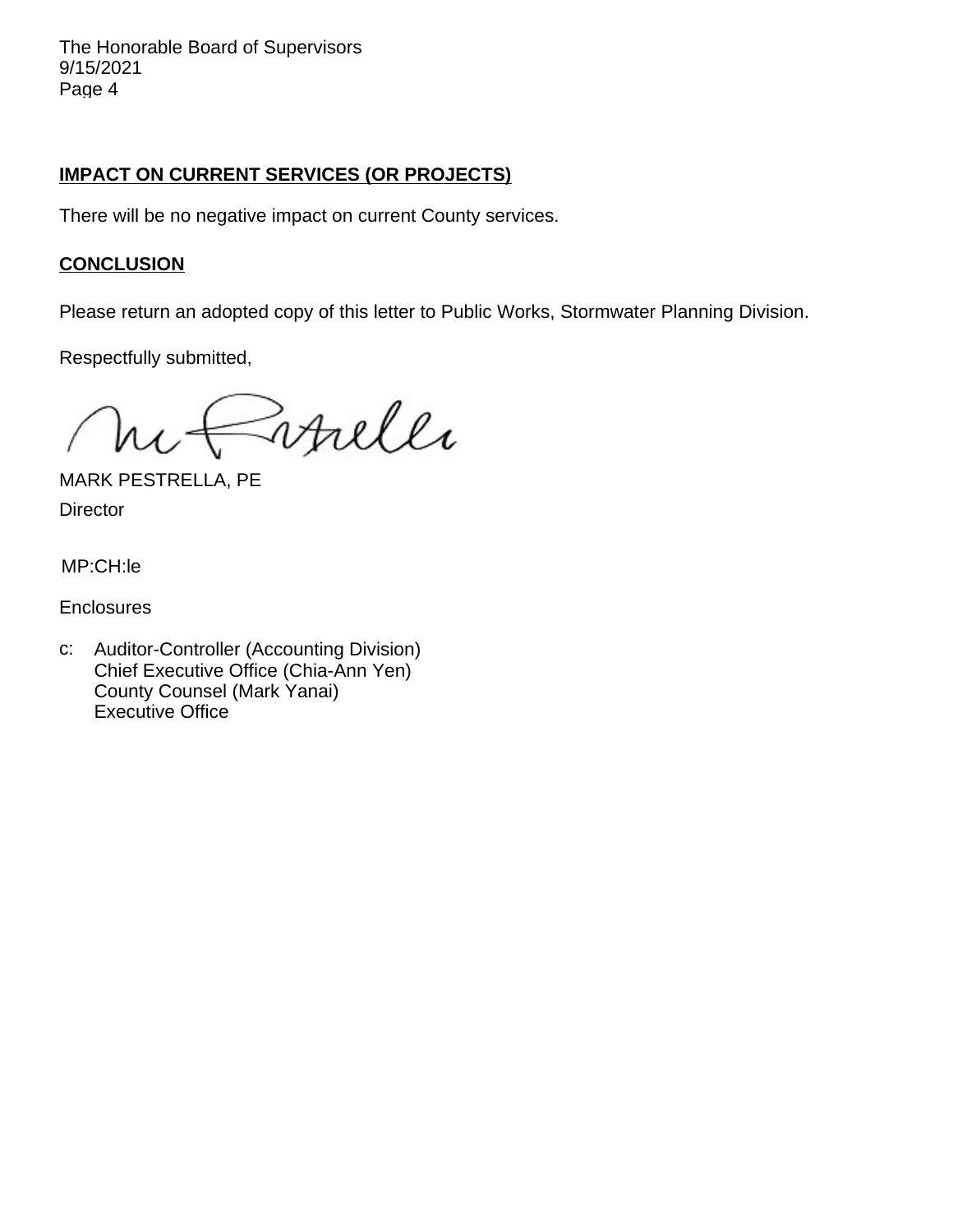

# Stormwater Investment Plans Regional Oversight Committee Recommendation

The Stormwater Investment Plan (SIP) is an annual five (5) year plan developed by each Watershed Area Steering Committee (WASC) that recommends funding allocations for Projects and Programs in the Regional Program's Infrastructure Program, Technical Resources Program, and Scientific Studies Program.

The purpose of the SIP for each Watershed Area is to capture recommended programming for the upcoming fiscal year as well as anticipated recommendations for the next four subsequent years.

The role of the Regional Oversight Committee (ROC) is to review each SIP, determine whether and the extent to which each SIP achieves the Safe, Clean Water (SCW) Program Goals, and provides its findings to the Board of Supervisors with recommendations regarding whether or not each SIP should be approved. Before providing recommendation to the Board, the ROC shall provide its findings and recommendations on each SIP to the respective WASCs. The ROC does not have line item veto power, but the WASCs will consider the findings and recommendations from the ROC as guidance to potentially enhance future SIPs and/or revise current SIPs prior to Board consideration. ROC feedback to WASCs is included in this transmittal of SIPs to the Board for approval.

The following sections include the ROC assessment of how the SCW program goals were met and other considerations:

# 1 Table of Contents

Attachments:

• Attachment A – Summary of Regional Program Stormwater Investment Plans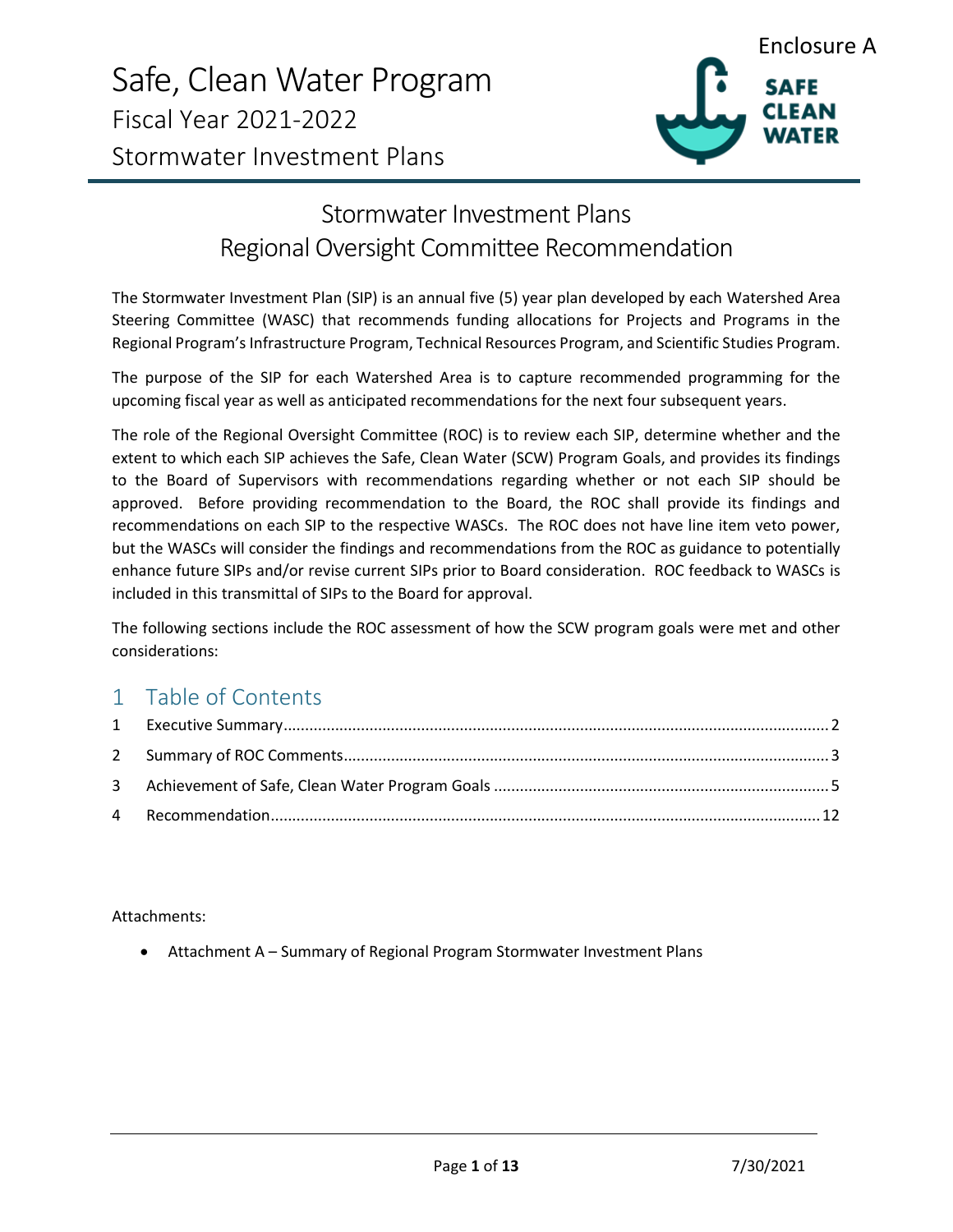

# 1 Executive Summary

The Safe, Clean Water (SCW) Program currently generates approximately \$140.7M of annual Regional Program Funds across the nine different Watershed Areas.

For Fiscal Year 2021-2022 (FY21-22), 61 Infrastructure Program, 14 Technical Resources Program, and 9 Scientific Study applications were submitted for consideration. After careful review and consideration for each project, project concept, and scientific study, the nine WASCs voted to include 37 Infrastructure Program Projects, 12 Technical Resources Program Projects, 6 Scientific Studies, and 12 Watershed Coordinators into the recommended SIPs.

A total of \$480.4M of SCW funds is programmed into the nine SIPs over the current 5-year period. Of that total, \$458M (95% of the total), \$15.1M (3% of the total), and \$7.3M (2% of the total) funds is allocated towards the Infrastructure Program, Technical Resources Program, and Scientific Studies Program, respectively.

Below is a summary of the total funding budgeted and currently projected over the next 5 years for all WASCs, including both new projects and continuing projects. Refer to Attachment A, the nine SIP transmittals, and the SIP tool (https://portal.safecleanwaterla.org/sip-tool/) for the Final Recommended SIPs with additional project details.

|                                | FY 21-22         | FY 22-23         | FY 23-24        | FY 24-25        | FY 25-26        |
|--------------------------------|------------------|------------------|-----------------|-----------------|-----------------|
| <b>Watershed Area</b>          | <b>Budget</b>    | Projection       | Projection      | Projection      | Projection      |
| Central Santa Monica Bay       | \$16,762,500.00  | \$17,231,731.00  | \$10,063,982.00 | \$7,321,386.00  | \$3,626,063.00  |
| Lower San Gabriel River        | \$16,384,694.00  | \$15,428,633.00  | \$8,961,433.00  | \$8,333,538.00  | \$200,000.00    |
| North Santa Monica Bay         | \$800,000.00     | \$500,000.00     | \$100,000.00    | \$100,000.00    | \$100,000.00    |
| Rio Hondo                      | \$12,515,721.00  | \$7,924,360.00   | \$2,269,428.00  | \$2,341,970.00  | \$200,000.00    |
| Santa Clara River              | \$500,000.00     | \$200,000.00     | \$13,398,897.00 | \$3,200,000.00  | \$200,000.00    |
| South Santa Monica Bay         | \$19,998,012.42  | \$15,282,130.98  | \$8,133,801.36  | \$9,612,027.45  | \$7,327,910.64  |
| Lower Los Angeles River        | \$12,964,999.00  | \$8,393,664.00   | \$546,000.00    | \$5,968,817.00  | \$5,948,803.00  |
| Upper San Gabriel River        | \$18,280,067.00  | \$25,303,294.00  | \$20,377,894.00 | \$15,826,604.00 | \$719,822.00    |
| <b>Upper Los Angeles River</b> | \$45,996,271.21  | \$36,729,064.70  | \$31,288,673.80 | \$30,182,284.00 | \$12,865,116.00 |
| <b>Grand Total</b>             | \$144,202,264.63 | \$126,992,877.68 | \$95,140,109.16 | \$82,886,626.45 | \$31,187,714.64 |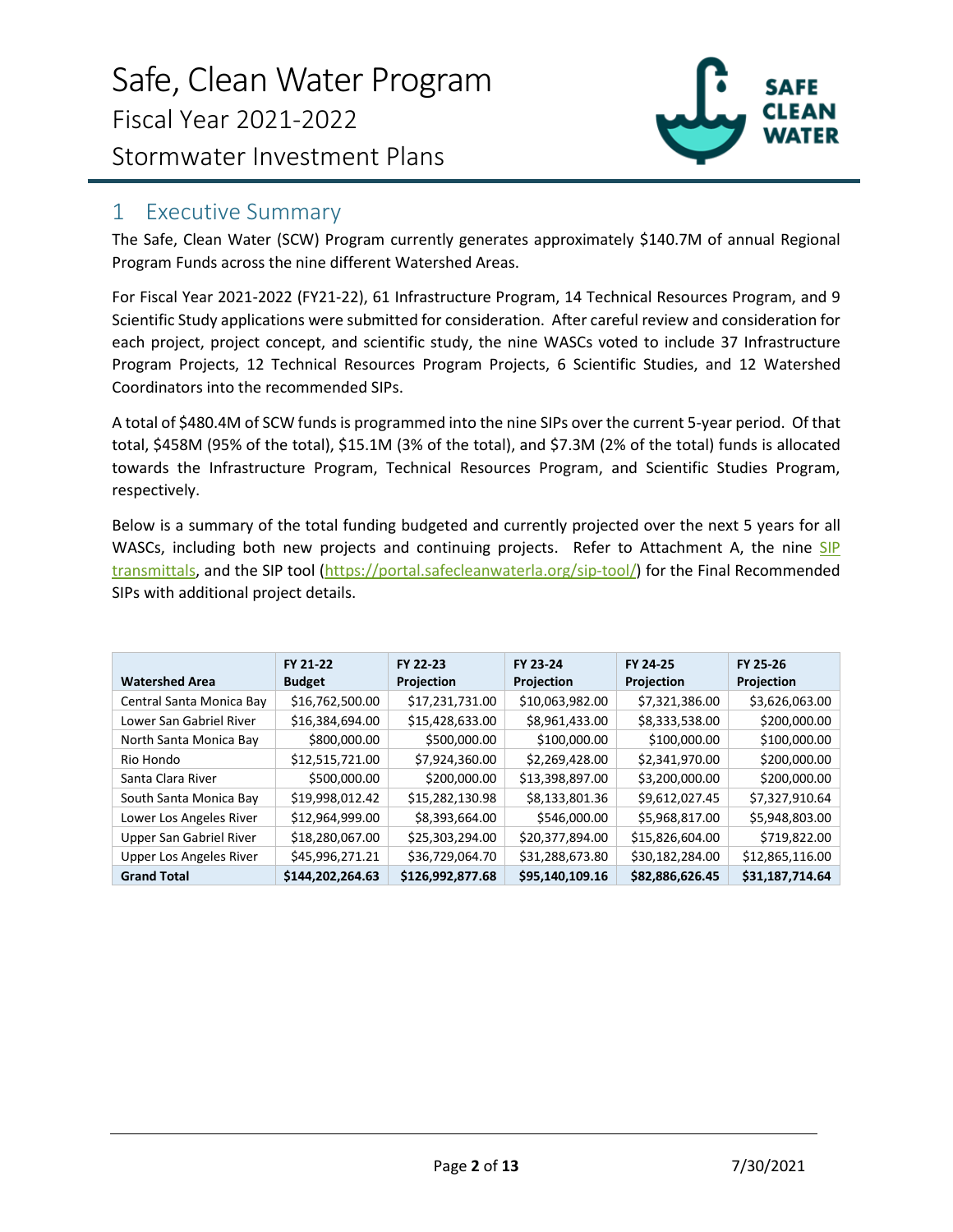# Safe, Clean Water Program Fiscal Year 2021-2022



Stormwater Investment Plans

| <b>Funding Program</b>    | Recommended<br><b>Projects</b> | <b>Total Leveraged</b><br><b>Funds</b> | <b>Total 5-yr SIP</b><br>$(FY21-26)$ | <b>SCW Funding benefitting</b><br>DACs for 5-yr SIP (FY21-26) |
|---------------------------|--------------------------------|----------------------------------------|--------------------------------------|---------------------------------------------------------------|
| <b>Infrastructure</b>     | 78                             | \$498,516,629.98                       | \$457,969,283.71                     | \$383,311,661.71                                              |
| Previous Projects FY20-21 | 41                             | \$338,742,671.65                       | \$272,078,855.71                     | \$244,871,224.71                                              |
| New Projects FY21-22      | 37                             | \$159,773,958.33                       | \$185,890,428.00                     | \$138,440,437.00                                              |
| <b>Scientific Study</b>   | 9                              |                                        | \$7,340,308.85                       | \$0.00                                                        |
| Previous Studies FY20-21  | 4                              |                                        | \$2,638,039.00                       | \$0.00                                                        |
| New Studies FY21-22       | 6                              |                                        | \$4,702,269.85                       | \$0.00                                                        |
| <b>Technical Resource</b> | 35                             |                                        | \$15,100,000.00                      | \$2,400,000.00                                                |
| Previous Concepts FY20-21 | 23                             |                                        | \$11,500,000.00                      | \$0.00                                                        |
| New Studies FY21-22       | 12                             |                                        | \$3,600,000.00                       | \$2,400,000.00                                                |
| <b>Grand Total</b>        | 123                            | \$498,516,629.98                       | \$480,409,592.56                     | \$385,711,661.71                                              |

The suite of 78 new and continuing Infrastructure Program Projects will:

- o Capture stormwater from over 207,000 acres
- o Provide an increase in total 24-hr storage capacity of 3,667 acre-feet
- o Provide an increase in annual average stormwater capture of 54,664 acre-feet
- o Reduce numerous pollutants and prioritize MS4 compliance
- o Leverage nearly \$500M in other funding
- o Invest over \$385M in projects benefiting disadvantaged communities
- o Be implemented across 38 Municipalities
- o Include additional benefits shown below

The ROC recommends all 9 SIPs be approved as is.

# 2 Summary of ROC Comments

Below is a summary of the ROC comments, and additional details are available in the ROC meeting minutes on the Safe, Clean Water website. While some ROC members expressed concern about certain recommend SIPs programming relatively large percentages of their funds over the current 5-year period (i.e., less for future projects), there was general acknowledgment of improved engagement, robust processes, and positive direction for the Program as a whole.

### • **Central Santa Monica Bay (CSMB) SIP**

On June 29, 2021, the ROC did not have any specific feedback on the LLAR SIP and recommended the SIP for Board consideration.

### • **Lower Los Angeles River (LLAR) SIP**

On June 29, 2021, the ROC did not have any specific feedback on the LLAR SIP and recommended the SIP for Board consideration.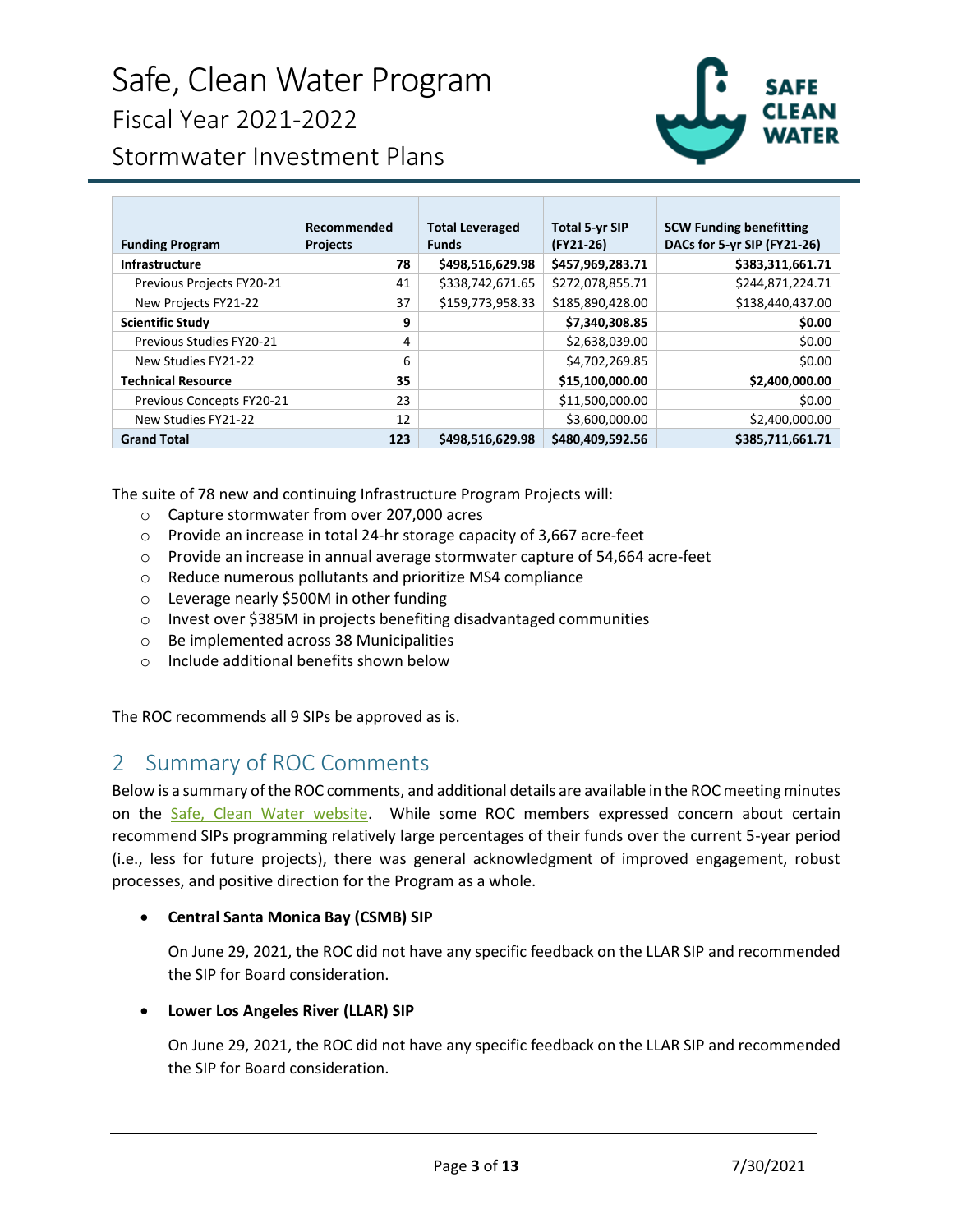

#### • **Lower San Gabriel River (LSGR) SIP**

On June 29, 2021, the ROC did not have any specific feedback on the LSGR SIP and recommended the SIP for Board consideration.

#### • **North Santa Monica Bay (NSMB) SIP**

On June 29, 2021, the ROC did not have any specific feedback on the NSMB SIP and recommended the SIP for Board consideration.

#### • **Rio Hondo (RH) SIP**

On June 29, 2021, the ROC did not have any specific feedback on the RH SIP and recommended the SIP for Board consideration.

#### • **Santa Clara River (SCR) SIP**

On June 29, 2021, the ROC did not have any specific feedback on the SCR SIP and recommended the SIP for Board consideration.

#### • **South Santa Monica Bay (SSMB) SIP**

On June 29, 2021, the ROC did not have any specific feedback on the SSMB SIP and recommended the SIP for Board consideration.

#### • **Upper Los Angeles River (ULAR) SIP**

On June 29, 2021, the ROC did not have any specific feedback on the ULAR SIP and recommended the SIP for Board consideration.

#### • **Upper San Gabriel River (USGR) SIP**

On June 29, 2021, the ROC did not have any specific feedback on the USGR SIP and recommended the SIP for Board consideration.

#### • **General SCW Program Recommendations (from 6/29/21 meeting of ROC)**

- o The Executive Summaries should be more consistent in their level of detail and a list of hyperlinks to the Executive Summaries should be provided earlier on to facilitate the review process.
- $\circ$  The anticipated 2022 guidance should also include a more explicit look at equity of allocations keeping in mind the size, the duration, and the impact of the project. This includes providing further clarity on what constitutes a "regional project."
- o LACFCD should continue to prepare tools, reports, and guidance for tracking benefits and advancing Program goals and priorities.
- o WASCs should continue to proactively discuss and consider current and anticipated watershed needs and opportunities.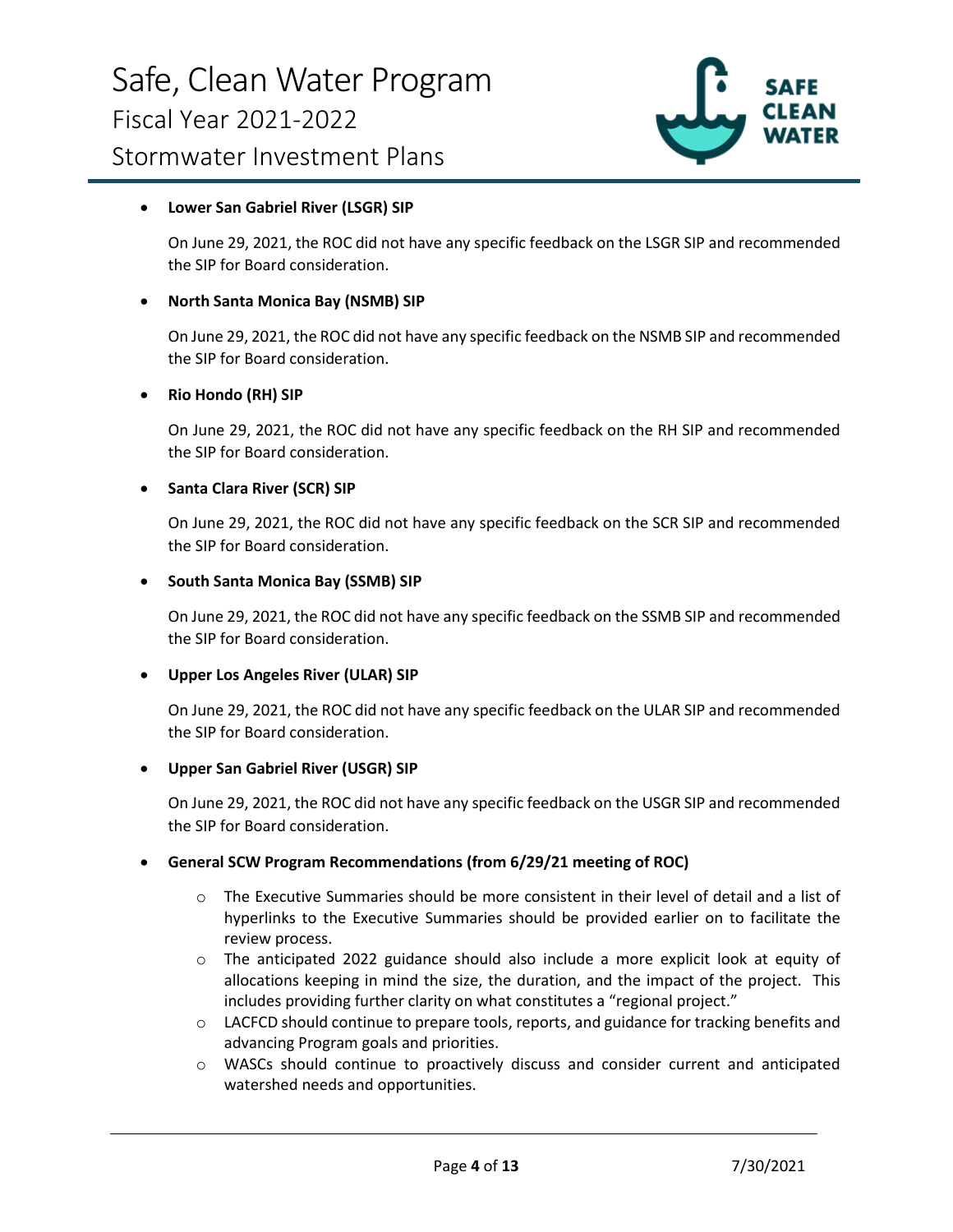

 $\circ$  The public, potential/current project proponents, and committee members should engage with Watershed Coordinators early and often.

# 3 Achievement of Safe, Clean Water Program Goals

LACFCD Code Ch 18.04 identifies the various goals of the Safe, Clean Water Program. The following sections summarize how the recommended SIPs achieve these goals.

# 3.1 Projects Benefits - Water Quality, Water Supply and Community Investment

The scoring committee evaluated the benefits provided by each project including Water Quality Benefits, Water Supply Benefits, Community Investment Benefits, Nature-Based Solutions, and Leveraging Funds and Community Support as defined in the Project Scoring Criteria in the Feasibility Study Guidelines. As shown in the web plot below, all 5 scored benefit categories are represented in the proposed Regional Program budget, with water quality being the core benefit.

Below are tables that summarize the information collected through the project module and the applications for the Infrastructure Program Projects included in the recommended SIPs. This includes the overall scoring category distributions and an overview of the Water Quality, Water Supply, and Community Investment Benefits, including both new and continuing projects.

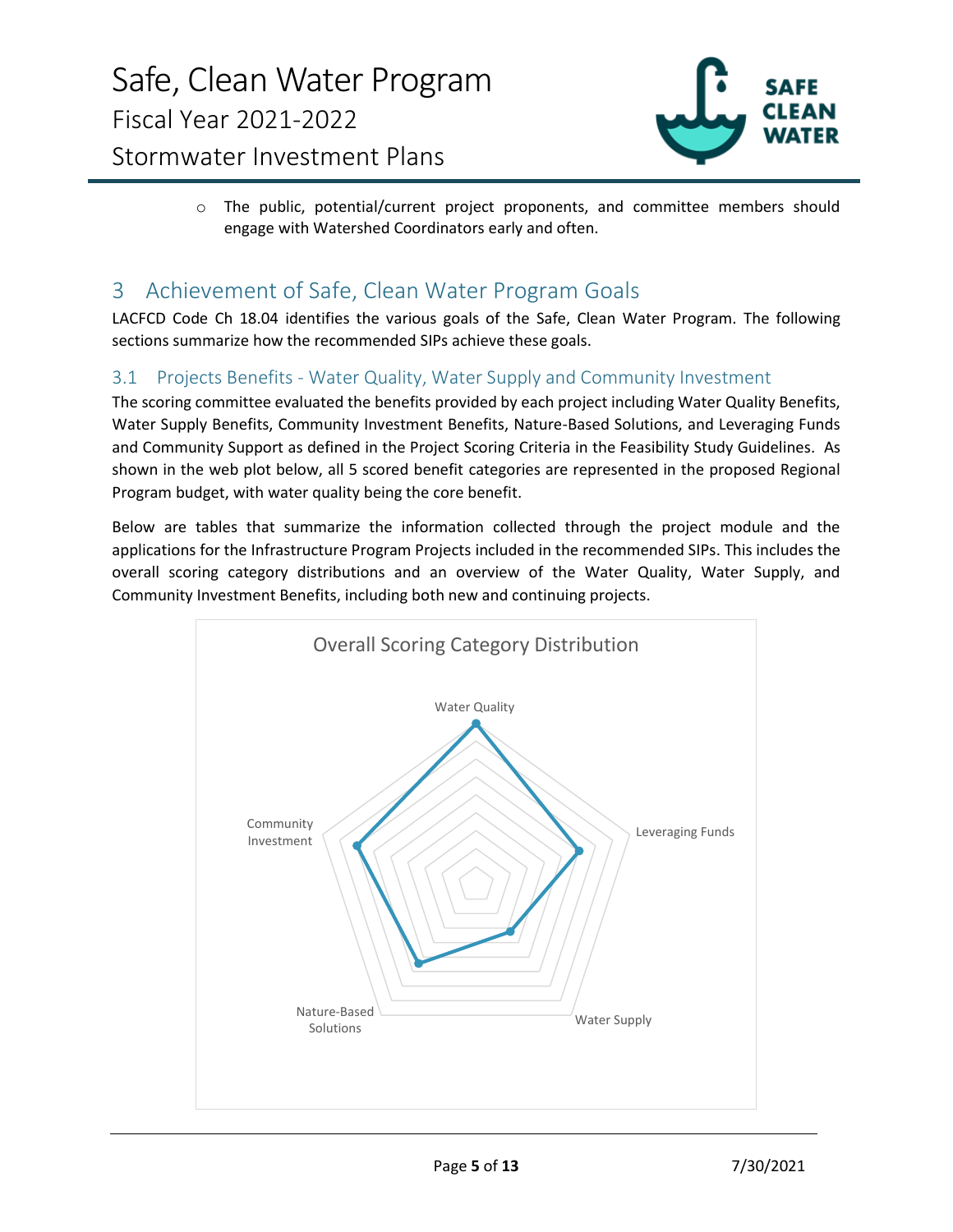# Safe, Clean Water Program Fiscal Year 2021-2022 Stormwater Investment Plans



**COMMUNITY BENEFITS Reduces Heat Island Effects**  $\overline{81}$ **Provides Recreational Opportunities Increases Shade and Trees**  $00$ **Improves Flood Protection** 87 **Improves Waterway Access**  $34$ **Enhances Habitat or Park Space** 87 **Enhances Green Spaces at Schools**  $\sqrt{23}$ **NATURE BASED SOLUTIONS Mimics Natural Processes** 101 **Uses Natural Materials** 99 **WATER SUPPLY Connected To Aquifer Sends to WW Treatment Plant for Reuse** 21 **Uses Water Onsite**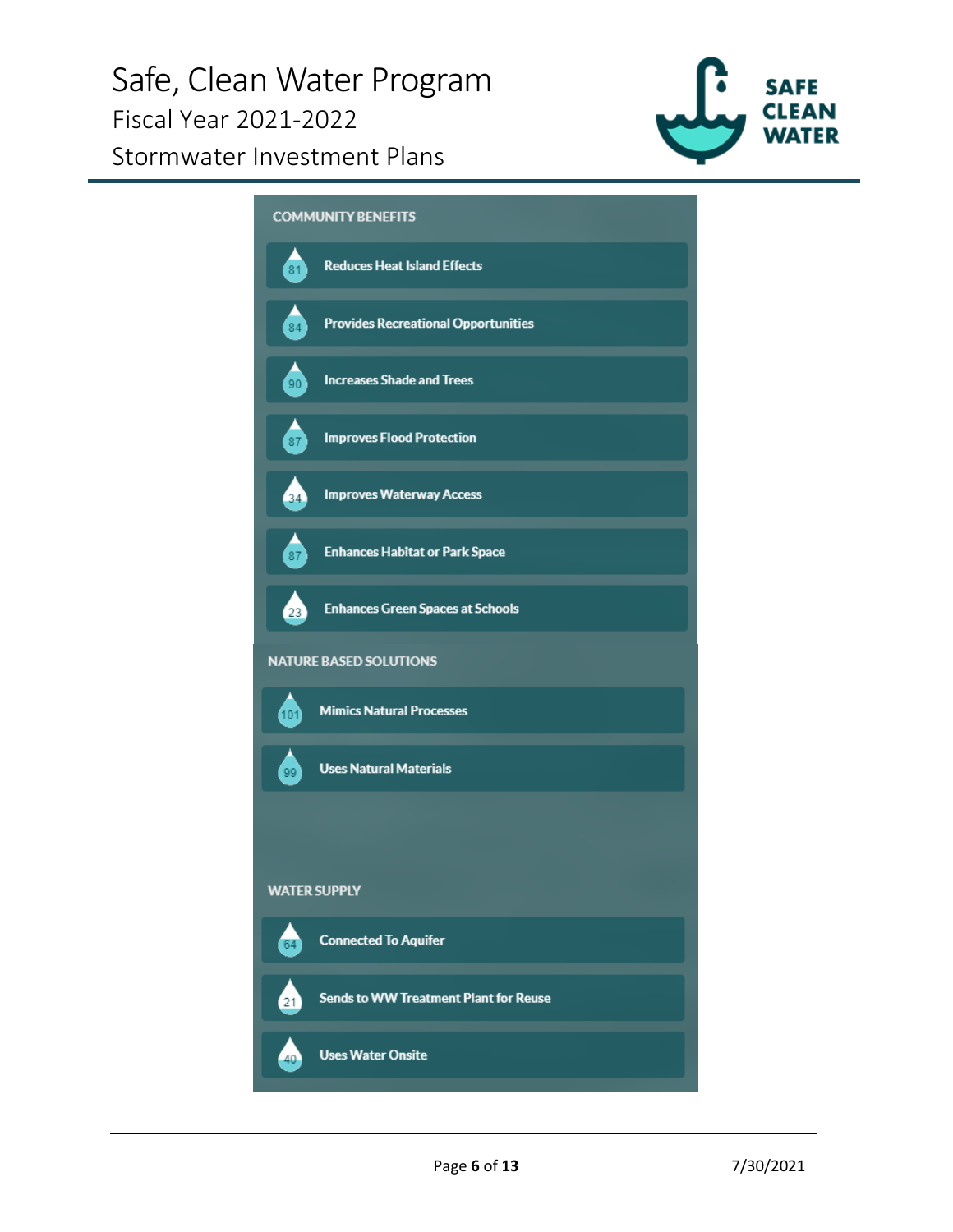Safe, Clean Water Program Fiscal Year 2021-2022 Stormwater Investment Plans



|    | <b>LOCAL SUPPORT</b>            |  |
|----|---------------------------------|--|
| 60 | <b>Leverages Shared Funding</b> |  |
|    |                                 |  |
|    |                                 |  |
|    | PRIMARY POLLUTANT ADDRESSED     |  |
|    | <b>Zinc</b>                     |  |
| 9  | <b>Bacteria</b>                 |  |
| 5  | Nitrogen                        |  |
| 22 | Other                           |  |

\* \* NOTE: Primary Pollutant Addressed does not apply to Dry Weather Projects. "Other" includes Dry Weather Projects, Copper, Lead, Toxics, Phosphorus, and Chloride

| <b>Watershed Area</b>          | <b>Area Managed by Projects</b><br>(acres) | 24hr Capacity (acre-feet) | <b>Annual Average</b><br><b>Stormwater Capture</b><br>(acre-feet) |
|--------------------------------|--------------------------------------------|---------------------------|-------------------------------------------------------------------|
| Central Santa Monica Bay       | 76,567                                     | 47                        | 7,060                                                             |
| Lower Los Angeles River        | 22,293                                     | 118                       | 1,643                                                             |
| Lower San Gabriel River        | 27,795                                     | 196                       | 4,024                                                             |
| North Santa Monica Bay         | 79                                         | 4                         | 0                                                                 |
| Rio Hondo                      | 50,011                                     | 48                        | 1,738                                                             |
| Santa Clara River              | 1,309                                      | 28                        | 317                                                               |
| South Santa Monica Bay         | 9,543                                      | 242                       | 1,811                                                             |
| <b>Upper Los Angeles River</b> | 14,479                                     | 2,705                     | 36,033                                                            |
| Upper San Gabriel River        | 5,306                                      | 279                       | 2,039                                                             |
| <b>Grand Total</b>             | 207,361                                    | 3,667                     | 54,664                                                            |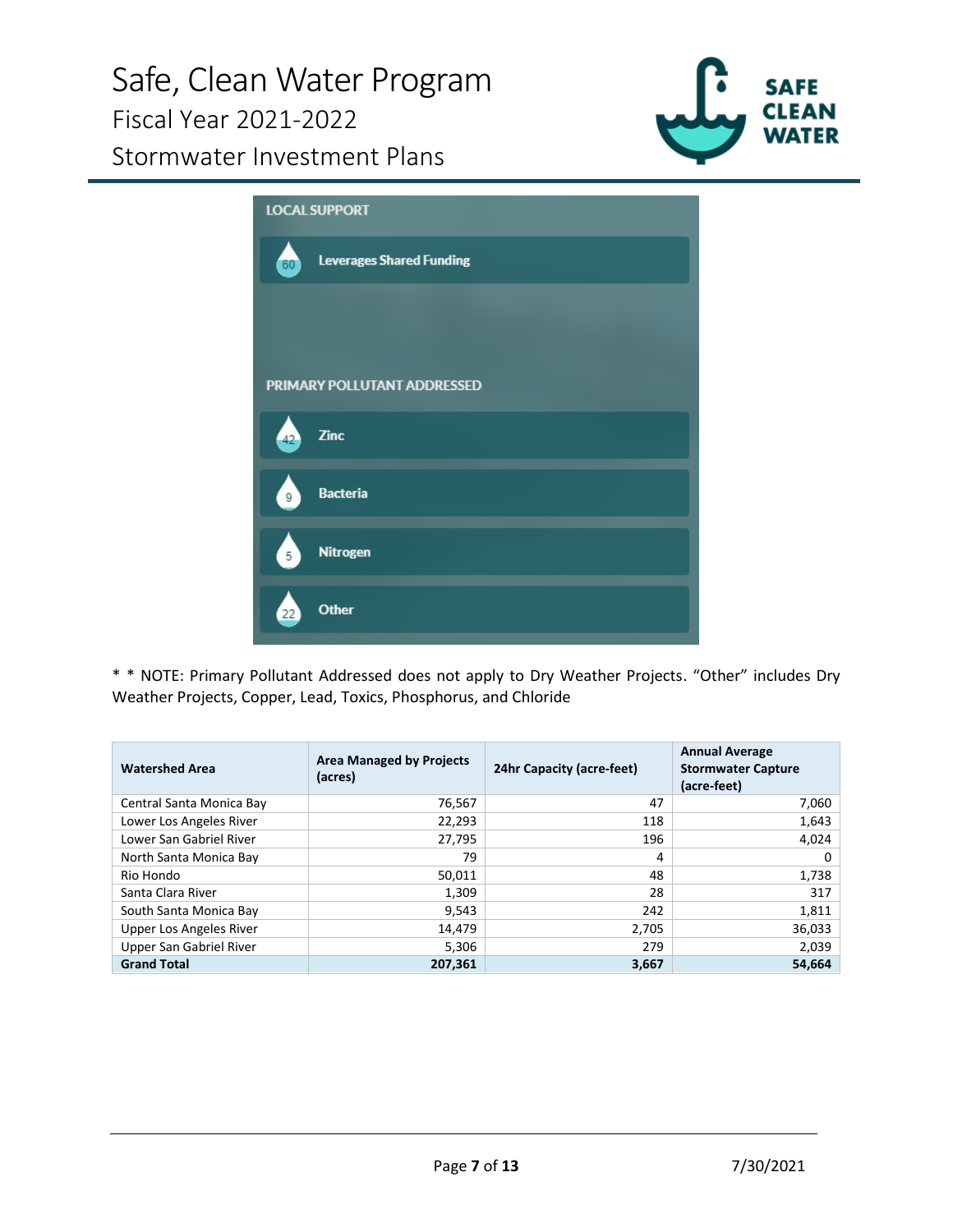

# 3.2 Leveraged Funds and Community Support

Stormwater Investment Plans

Below is a summary of leveraged funds, SCW funding allocations, and community support (program wide), including both new and continuing projects.

| <b>Watershed Area</b>    | <b>Sum of FY21-26</b> | <b>Total Leveraged</b><br><b>Funds</b> | Number of<br><b>Projects</b> | <b>Number of Projects</b><br>with Community<br><b>Support</b> |
|--------------------------|-----------------------|----------------------------------------|------------------------------|---------------------------------------------------------------|
| Central Santa Monica Bay | \$52,705,662.00       | \$43,873,235.36                        | 9                            | 9                                                             |
| Lower San Gabriel River  | \$47,933,298.00       | \$20,700,000.00                        | 9                            | 5                                                             |
| North Santa Monica Bay   | \$800,000.00          | \$6,700,000.00                         |                              | 0                                                             |
| Rio Hondo                | \$22,629,329.00       | \$59,686,493.36                        | 10                           | 9                                                             |
| Santa Clara River        | \$16,198,897.00       | \$8,387,500.00                         | 2                            | 0                                                             |
| South Santa Monica Bay   | \$57,600,905.00       | \$38,021,499.09                        |                              | 2                                                             |
| Lower Los Angeles River  | \$32,747,283.00       | \$64,902,723.44                        |                              | 4                                                             |
| Upper San Gabriel River  | \$78,068,037.00       | \$42,037,627.00                        | 10                           | 10                                                            |
| Upper Los Angeles River  | \$149,285,872.71      | \$214,207,551.73                       | 23                           | 15                                                            |
| <b>Grand Total</b>       | \$457,969,283.71      | \$498.516.629.98                       | 78                           | 54                                                            |

# 3.3 Disadvantaged Communities (DAC) Benefits

*Compliant with LACFCD Code Ch18.07.B.2.c.*

Below is an overview of SCW Funding allocated toward Infrastructure Program Projects that provide DAC benefits, including both new and continuing projects. To better assist with and standardize this determination in the future, the District developed interim guidance for implementing Disadvantage Community Policies in the Regional Program. Interim guidance is available on our website (https://safecleanwaterla.org/regional-program-2/).

| <b>Watershed Area</b>    | <b>Total SCW Funding</b><br><b>Allocated FY21-26</b> | Sum of DAC<br><b>Funding</b> | <b>DAC Ratio*</b> | <b>Required Funding for</b><br>DACs FY21-26 (110%) |
|--------------------------|------------------------------------------------------|------------------------------|-------------------|----------------------------------------------------|
|                          |                                                      |                              |                   |                                                    |
| Central Santa Monica Bay | \$52,705,662.00                                      | \$31,093,162.00              | 50%               | \$26,352,831.00                                    |
| Lower San Gabriel River  | \$47,933,298.00                                      | \$38,533,787.00              | 68%               | \$32,594,642.64                                    |
| North Santa Monica Bay   | \$800,000.00                                         | \$0.00                       | 0%                | \$0.00                                             |
| Rio Hondo                | \$22,629,329.00                                      | \$21,829,329.00              | 20%               | \$4,525,865.80                                     |
| Santa Clara River        | \$16,198,897.00                                      | \$16,198,897.00              | 35%               | \$5,669,613.95                                     |
| South Santa Monica Bay   | \$57,600,905.00                                      | \$35,475,875.00              | 8%                | \$4,608,072.40                                     |
| Lower Los Angeles River  | \$32,747,283.00                                      | \$32,747,283.00              | 34%               | \$11,134,076.22                                    |
| Upper San Gabriel River  | \$78,068,037.00                                      | \$71,863,611.00              | 50%               | \$39,034,018.50                                    |
| Upper Los Angeles River  | \$190,500,730.71                                     | \$135,569,717.71             | 22%               | \$41,910,160.76                                    |
| <b>Grand Total</b>       | \$499,184,141.71                                     | \$383,311,661.71             |                   | \$165,829,281.27                                   |

\* These figures are based on the 2016 US Census and will be updated periodically.

As shown, the total Safe, Clean Water Funds benefiting DAC over a rolling 5-year period for the recommended SIP is greater than the required funding for DACs for each Watershed Area.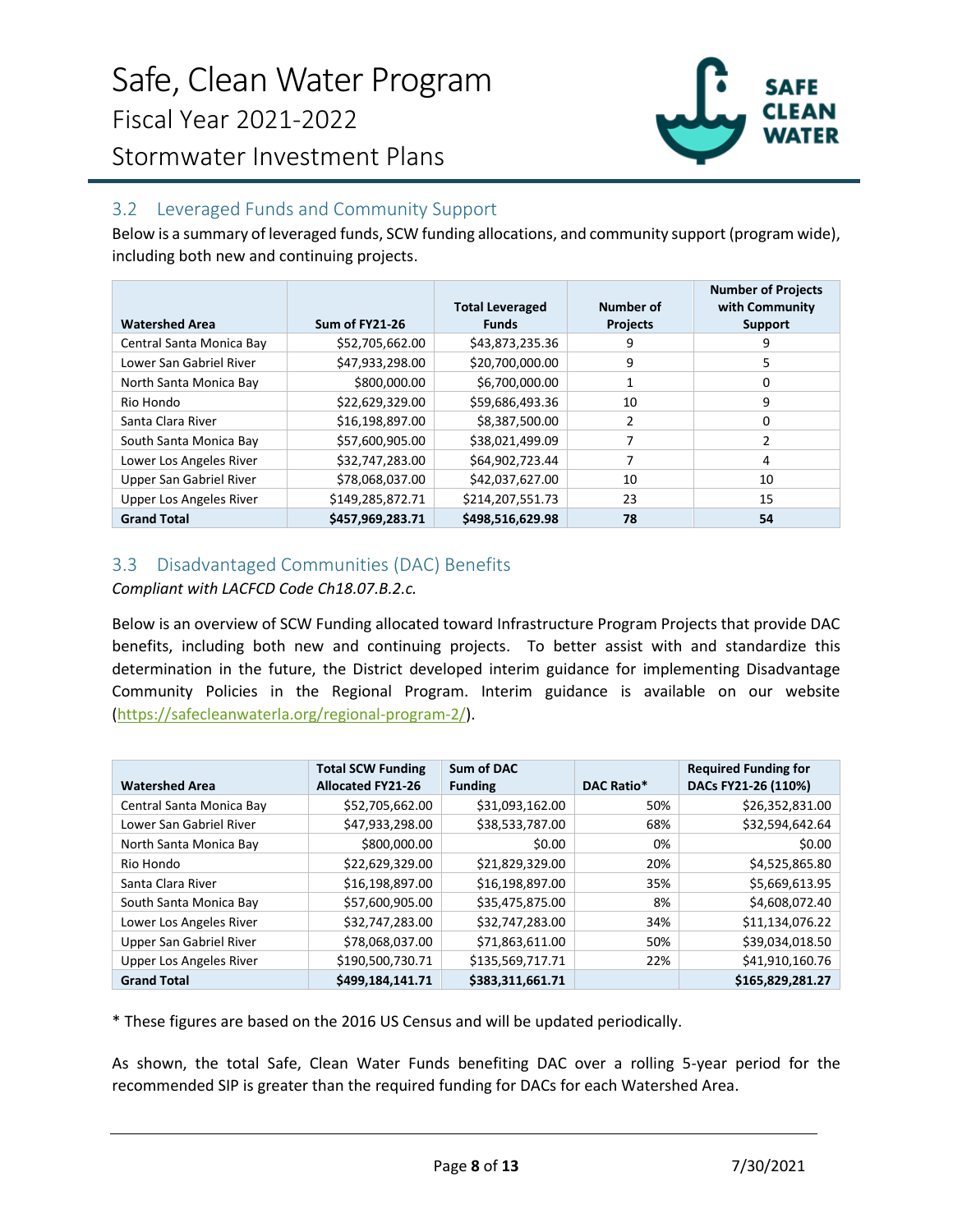

# 3.4 Project Types and Sizes

Below is a summary of project types and a table of the total capture area in acres for the new and continuing Infrastructure Program Projects included in the recommended SIPs.

| <b>Watershed Area</b>       | <b>Number of IP Projects</b> |
|-----------------------------|------------------------------|
| Dry                         | 16                           |
| Diversion to Sanitary Sewer | 3                            |
| Infiltration Facility       | 4                            |
| <b>Infiltration Well</b>    | 1                            |
| <b>Treatment Facility</b>   | 8                            |
| Wet                         | 62                           |
| <b>Biofiltration</b>        | 4                            |
| <b>Bioretention</b>         | 1                            |
| Cistern                     | 7                            |
| Diversion to Sanitary Sewer | 3                            |
| Infiltration Facility       | 22                           |
| <b>Infiltration Well</b>    | 13                           |
| <b>Treatment Facility</b>   | 12                           |
| <b>Grand Total</b>          | 78                           |

| <b>Capture Area</b> | <b>Number of Projects</b> |
|---------------------|---------------------------|
| $0-200$ acres       | 25                        |
| 200-1000 acres      | 23                        |
| $1000+$ acres       | 30                        |
| <b>Grand Total</b>  | 78                        |

### 3.5 Nature-Based Solutions

*Compliant with LACFCD Code Ch18.07.B.2.f.*

Of the 78 new and continuing Infrastructure Program Projects included in the SIP that implement Nature-Based Solutions (NBS), 74 mimic natural processes and 71 use natural materials.

Mimics Natural Process: Implements natural processes or mimics natural processes to slow, detain, capture, and absorb/infiltrate water in a manner that protects, enhances and/or restores habitat, green space and/or usable open space.

Uses Natural Materials: Utilizes natural materials such as soils and vegetation with a preference for native vegetation.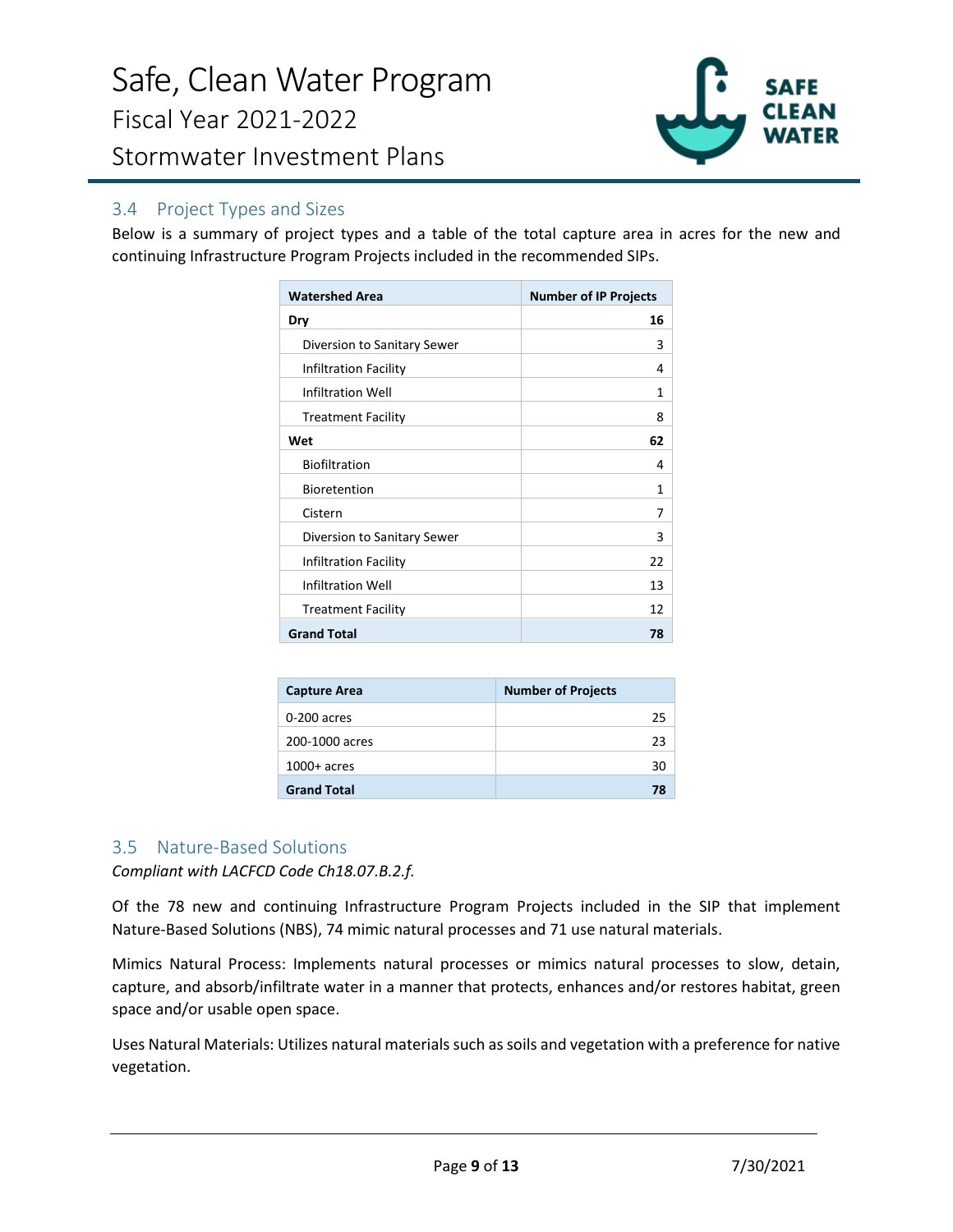

Stormwater Investment Plans

For reference, the District developed interim guidance related to developing and programming Nature-Based Solutions in the future. Interim guidance is available on our website (https://safecleanwaterla.org/regional-program-2/).

# 3.6 Other Safe, Clean Water Program Goals

Below is a summary of other SCW Goals and how they were addressed:

#### • **Investment in independent scientific research**

Below is a summary of the new and continuing Scientific Studies funded and the total SCW Funding allocated for FY 2021-2026.

| <b>Watershed Area</b>                                                               |    | 5-yr SIP (FY21-26) |
|-------------------------------------------------------------------------------------|----|--------------------|
| Fire Effects Study in the ULAR Watershed Management Area                            | \$ | 805,000.00         |
| Gateway Area Pathfinding Analysis (GAP Analysis)                                    | \$ | 150,000.00         |
| LRS Adaptation to Address the LA River Bacteria TMDL for the ULAR Watershed         |    |                    |
| <b>Management Group</b>                                                             | \$ | 900,000.00         |
| preSIP: A Platform for Watershed Science and Project Collaboration                  |    | 1,430,000.00       |
| Recalculation of Wet Weather Zinc Criterion                                         |    | 308,039.00         |
| Regional Pathogen Reduction Study                                                   | Ś  | 2,249,206.85       |
| San Gabriel Valley Regional Confirmation of Infiltration Rates                      | \$ |                    |
| Evaluation of infiltration testing methods for design of stormwater drywell systems |    | 554,684.00         |
| LAUSD Living Schoolyards Program Pilot Study                                        |    | 943,379.00         |
| <b>Grand Total</b>                                                                  |    | 7.340.308.85       |

#### • **Benefits to municipalities**

Recommended Projects to date are distributed throughout the Watershed Area to help ensure compliance with this rolling 5-year criterion in future years. The WASC utilized the District's GIS Reference Map tool to help assess multi-benefit projects across the watershed areas and the region and aid in the development of the SIPs. The GIS Reference Map tool includes numerous spatial data sets that highlight water quality, water supply, and community investment benefit opportunities. While more data will continue to be collected to track this going forward, the current number of new and continuing Infrastructure Program Projects located within each Municipality is below. See the specific SIP transmittal for details on municipality benefits within that watershed area in proportion to the tax collected within that jurisdiction. The District intends to develop guidance for evaluating and tracking municipality benefits in future years.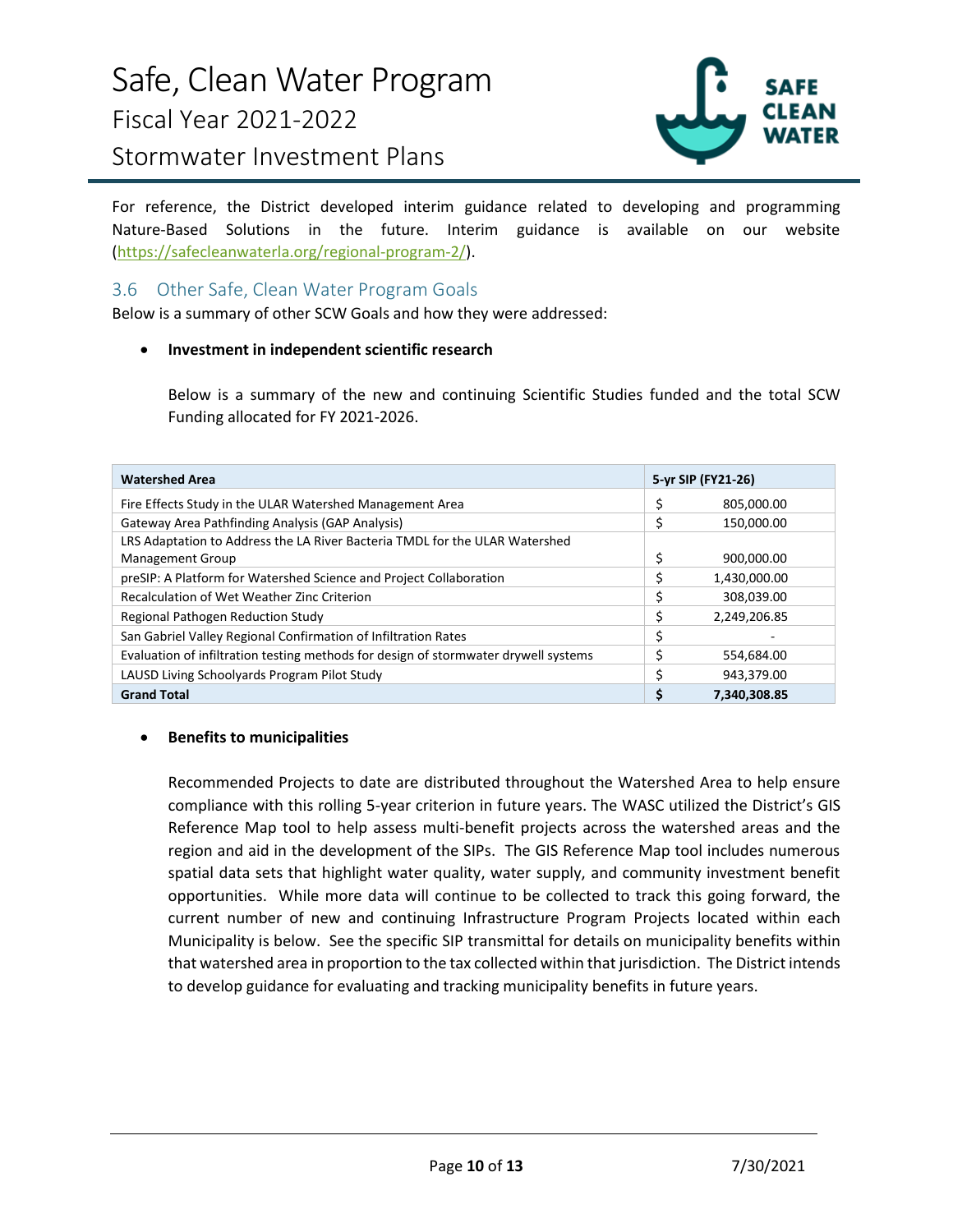# Safe, Clean Water Program Fiscal Year 2021-2022 Stormwater Investment Plans



|                                | <b>Number of IP Projects</b><br>located within Municipality |
|--------------------------------|-------------------------------------------------------------|
| <b>Municipality</b><br>Arcadia | 1                                                           |
| <b>Baldwin Park</b>            | 1                                                           |
| <b>Bell Gardens</b>            | 1                                                           |
| Bellflower                     | 2                                                           |
| <b>Beverly Hills</b>           | 1                                                           |
| Carson                         | 1                                                           |
| Cerritos                       | 1                                                           |
| Claremont                      | 1                                                           |
| Covina                         | 1                                                           |
| <b>Culver City</b>             | 3                                                           |
| Downey                         | 1                                                           |
| Duarte                         | 1                                                           |
| El Monte                       | 4                                                           |
| Glendale                       | 1                                                           |
| La Puente                      | 1                                                           |
| Lakewood                       | 2                                                           |
| Lawndale                       | 1                                                           |
| Long Beach                     | 3                                                           |
| Los Angeles                    | 20                                                          |
| Lynwood                        | 1                                                           |
| Manhattan Beach                | 1                                                           |
| Monrovia                       | 2                                                           |
| <b>Monterey Park</b>           | $\mathbf{1}$                                                |
| Norwalk                        | $\mathbf{1}$                                                |
| Paramount                      | 1                                                           |
| Pasadena                       | $\mathbf{1}$                                                |
| Pomona                         | 1                                                           |
| Rosemead                       | 1                                                           |
| San Dimas                      | $\mathbf{1}$                                                |
| San Fernando                   | 1                                                           |
| Santa Clarita                  | 1                                                           |
| Santa Monica                   | $\mathbf{1}$                                                |
| South El Monte                 | 1                                                           |
| South Gate                     | 1                                                           |
| Torrance                       | $\overline{2}$                                              |
| Unincorporated                 | 11                                                          |
| Whittier                       | 1                                                           |
| Glendora                       | $\mathbf{1}$                                                |
| <b>Grand Total</b>             | 78                                                          |

#### • **Implement an iterative planning and evaluation process to ensure adaptive management**

To ensure adaptive management, the Watershed Area Steering Committee shall review the Infrastructure Program Project Developers' quarterly progress and expenditure reports and the annual summary reports to evaluate whether the schedules, budgets, scopes and expected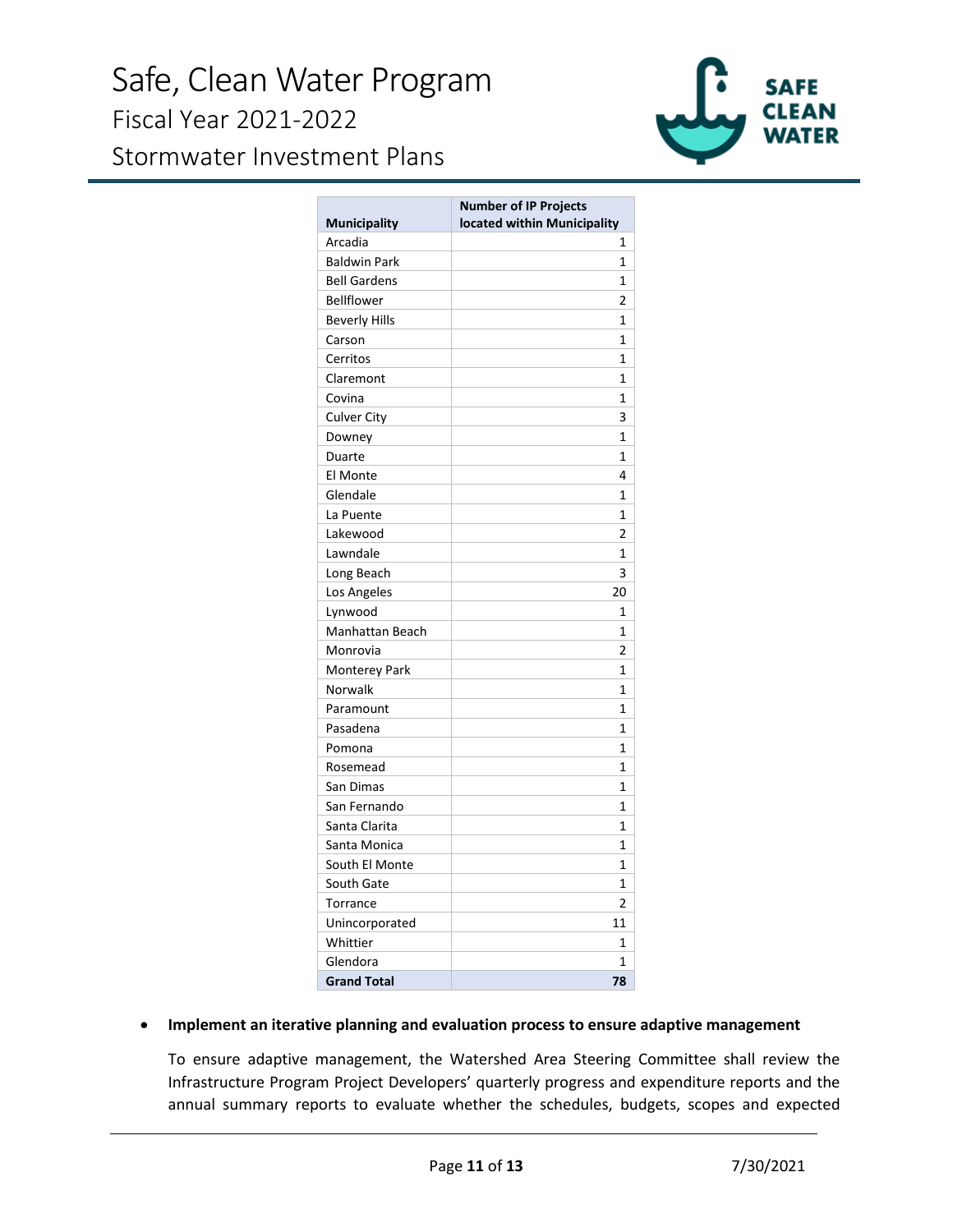

benefits have significantly changed and remain consistent with the SCW Program Goals. Programs and Projects that are over budget or behind schedule, or that demonstrate reduced or revised scope of benefits, may be adjusted or removed from future SIPs. The Benefits Dashboard and the Reporting modules that track project benefits, metrics, expenditures and progress reports are available via the SCW Portal.

### • **Promote green jobs and career pathways**

Involvement in the WHAM Workforce Development Subcommittee helps with the goal of creating equitable career opportunities within the infrastructure fields and improving and aligning both municipal- and private-sector career pathways and retention efforts. The Workforce Development Subcommittee workplan outlines tasks to foster a skilled workforce to support the development of a climate resilient future. Climate resilient jobs contribute to the creation of sustainable and resilient communities by prioritizing the hiring and training of individuals with barriers to employment. The new project investments are creating jobs, the effort is being supplemented with the development of programs to connect people with jobs and provide training.

#### • **Ensure ongoing operation and maintenance of projects**

All Projects included in the recommended SIP may (and are expected to) request additional funding for operations and maintenance for a minimum useful life of 30 years and monitoring for 3-years post-construction. The District intends for future SIPs to capture this in the projections as appropriate.

# 4 Recommendation

The ROC recommends the Board of Supervisors approve the following FY21-22 Regional Program Budgets for each Watershed Area and allocate funds to each respective SCW Fund.

| <b>Watershed Area (SCW Fund #)</b> | <b>FY21-22 Regional</b><br><b>Program Budget</b> | <b>ROC Recommendation</b> |
|------------------------------------|--------------------------------------------------|---------------------------|
| Central Santa Monica Bay (B43)     | \$16,762,500.00                                  | Recommended as is         |
| Lower San Gabriel River (B44)      | \$16,384,694.00                                  | Recommended as is         |
| North Santa Monica Bay (B45)       | \$800,000.00                                     | Recommended as is         |
| Rio Hondo (B46)                    | \$12,515,721.00                                  | Recommended as is         |
| Santa Clara River (B47)            | \$500,000.00                                     | Recommended as is         |
| South Santa Monica Bay (B48)       | \$19,998,012.42                                  | Recommended as is         |
| Lower Los Angeles River (B49)      | \$12,964,999.00                                  | Recommended as is         |
| Upper San Gabriel River (B50)      | \$18,280,067.00                                  | Recommended as is         |
| Upper Los Angeles River (B51)      | \$45,996,271.21                                  | Recommended as is         |
| <b>Grand Total</b>                 | \$144,202,264.63                                 |                           |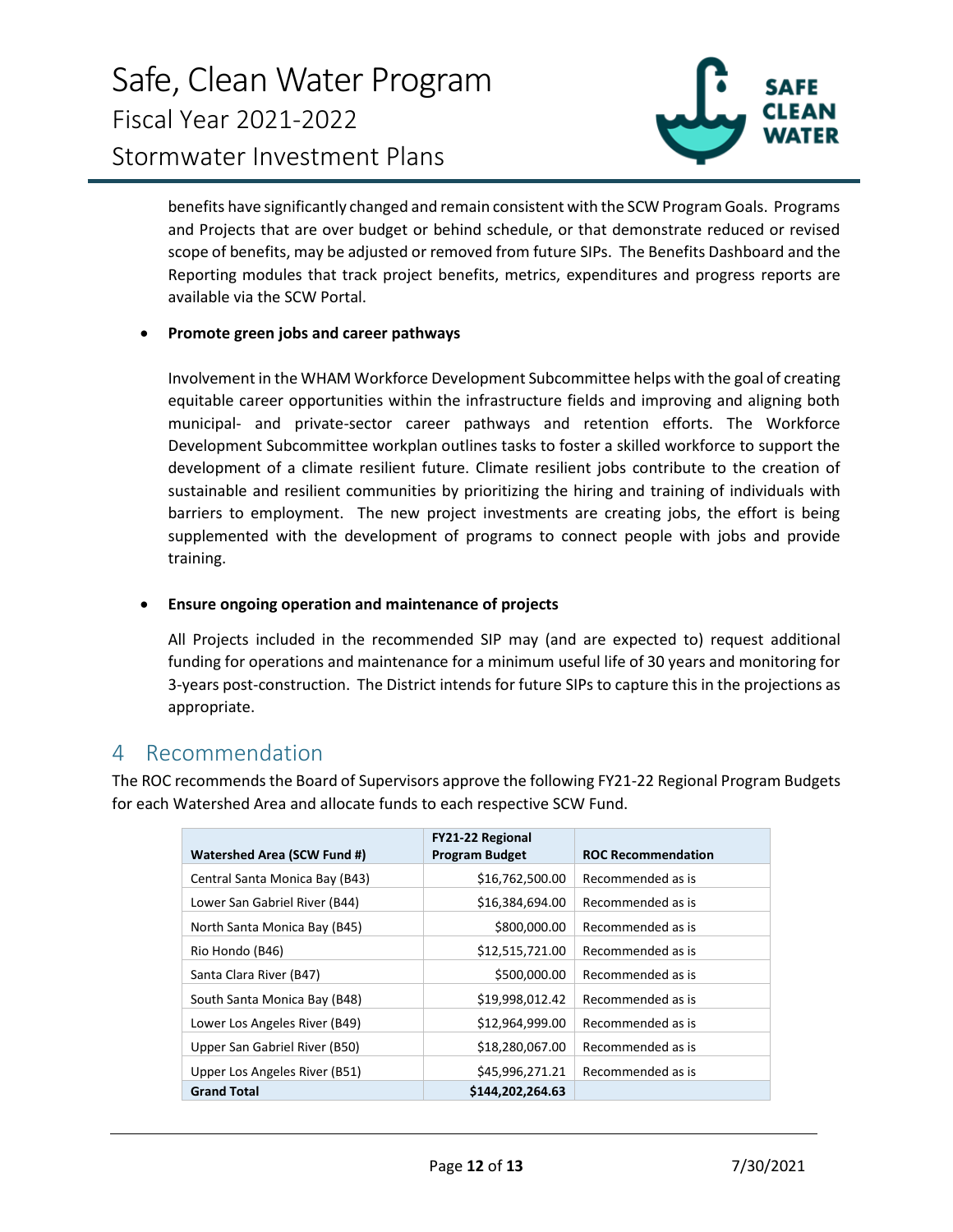# Safe, Clean Water Program Fiscal Year 2021-2022 Stormwater Investment Plans



The regional investments made will help address the urgent and growing needs in our communities and in our region. More than ever, investments in creative and innovative solutions should be made now for a resilient future. SCW Program helps attain that goal by implementing innovative multi-benefit infrastructure projects that improve water quality, increase local water supply, and enhance our communities.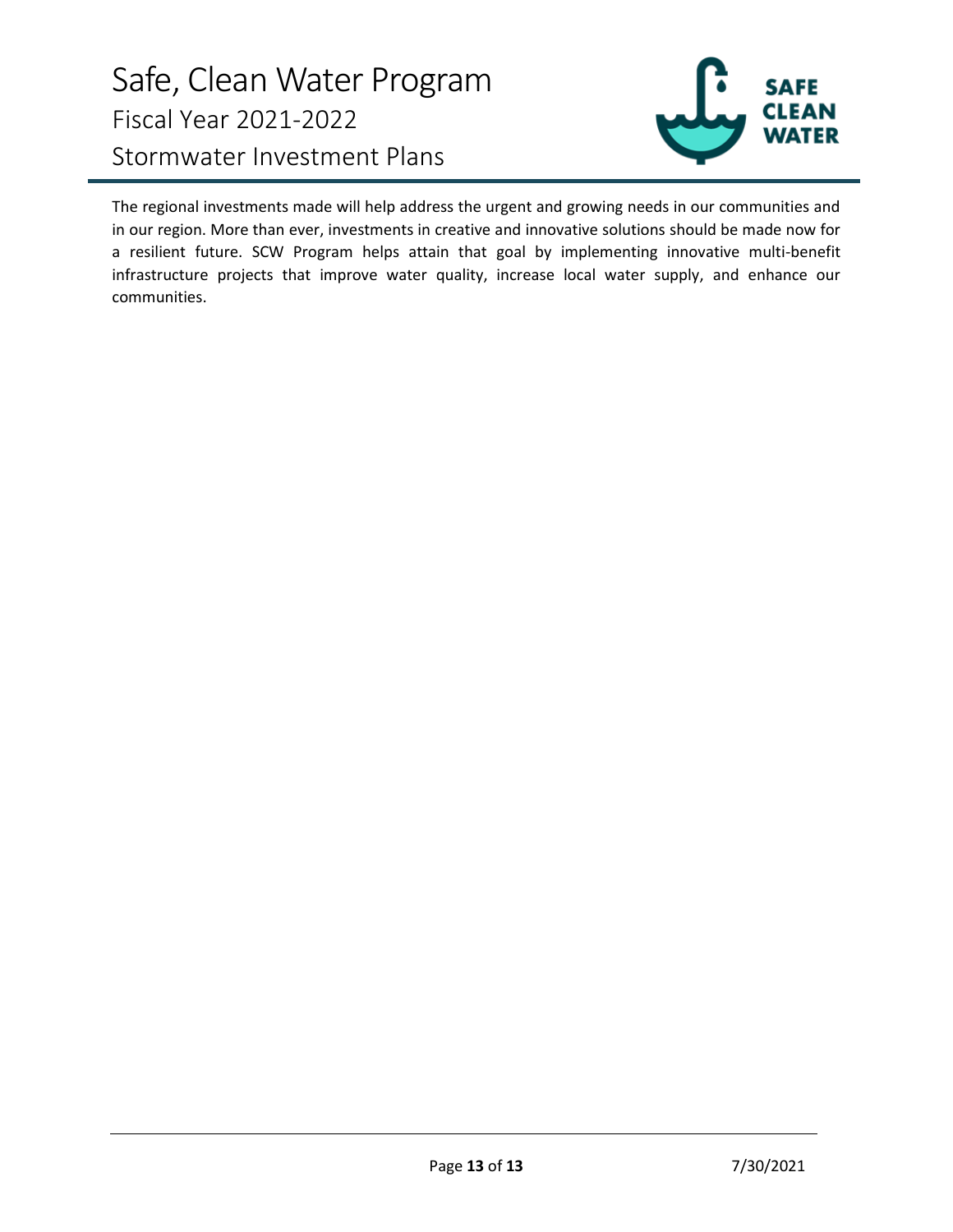## Attachment A Summary of Regional Program Stormwater Investment Plans

|                                                                                                                |                                                                       | <b>FY 20-21</b> | <b>FY 21-22</b> | <b>FY 22-23</b>   | <b>FY 23-24</b> | <b>FY 24-25</b> | <b>FY 25-26</b>   |
|----------------------------------------------------------------------------------------------------------------|-----------------------------------------------------------------------|-----------------|-----------------|-------------------|-----------------|-----------------|-------------------|
| <b>Project Name</b>                                                                                            | <b>Project Lead</b>                                                   | Disbursements*  | Budget          | <b>Projection</b> | Projection      | Projection      | <b>Projection</b> |
| <b>Central Santa Monica Bay</b>                                                                                |                                                                       | \$11,537,500.00 | \$16,762,500.00 | \$17,231,731.00   | \$10,063,982.00 | \$7,321,386.00  | \$3,626,063.00    |
| FY20-21                                                                                                        |                                                                       | \$11,537,500.00 | \$13,462,500.00 | \$13,497,900.00   | \$5,097,900.00  | \$2,347,918.00  | \$400,000.00      |
| <b>Infrastructure Project</b>                                                                                  |                                                                       | \$10,837,500.00 | \$13,062,500.00 | \$13,097,900.00   | \$4,697,900.00  | \$1,947,918.00  | \$0.00            |
| Beverly Hills Burton Way Green Street and Water Efficient Landscape Proje City of Beverly Hills (Derek Nguyen) |                                                                       | \$2,500,000.00  | \$2,500,000.00  | \$0.00            | \$0.00          | \$0.00          | \$0.00            |
| <b>Culver City Mesmer Low Flow Diversion</b>                                                                   | City of Culver City                                                   | \$237,500.00    | \$712,500.00    | \$0.00            | \$0.00          | \$0.00          | \$0.00            |
| Ladera Park Stormwater Improvements Project                                                                    | Los Angeles County Public Works                                       | \$1,000,000.00  | \$1,000,000.00  | \$0.00            | \$0.00          | \$0.00          | \$0.00            |
| MacArthur Lake Rehabilitation Project                                                                          | City of Los Angeles, Bureau of Sanitation                             | \$2,000,000.00  | \$2,000,000.00  | \$9,397,900.00    | \$4,697,900.00  | \$1,947,918.00  | \$0.00            |
| Monteith Park and View Park Green Alley Stormwater Improvements Proje Los Angeles County Public Works          |                                                                       | \$1,400,000.00  | \$3,150,000.00  | \$0.00            | \$0.00          | \$0.00          | \$0.00            |
| Sustainable Water Infrastructure Project                                                                       | City of Santa Monica                                                  | \$2,500,000.00  | \$2,500,000.00  | \$2,500,000.00    | \$0.00          | \$0.00          | \$0.00            |
| Washington Boulevard Stormwater and Urban Runoff Diversion                                                     | City of Culver City                                                   | \$1,200,000.00  | \$1,200,000.00  | \$1,200,000.00    | \$0.00          | \$0.00          | \$0.00            |
| <b>Technical Resource</b>                                                                                      |                                                                       | \$700,000.00    | \$400,000.00    | \$400,000.00      | \$400,000.00    | \$400,000.00    | \$400,000.00      |
| Central Santa Monica Bay Watershed Coordinators                                                                | Los Angeles County Flood Control District                             | \$400,000.00    | \$400,000.00    | \$400,000.00      | \$400,000.00    | \$400,000.00    | \$400,000.00      |
| Edward Vincent Junior Park Stormwater Improvements Project                                                     | City of Inglewood                                                     | \$300,000.00    | \$0.00          | \$0.00            | \$0.00          | \$0.00          | \$0.00            |
| <b>FY21-22</b>                                                                                                 |                                                                       |                 | \$3,300,000.00  | \$3,733,831.00    | \$4,966,082.00  | \$4,973,468.00  | \$3,226,063.00    |
| <b>Infrastructure Project</b>                                                                                  |                                                                       |                 | \$3,000,000.00  | \$3,733,831.00    | \$4,966,082.00  | \$4,973,468.00  | \$3,226,063.00    |
| <b>Ballona Creek TMDL Project</b>                                                                              | City of Los Angeles, LA Sanitation and Environment                    |                 | \$3,000,000.00  | \$3,000,000.00    | \$3,000,000.00  | \$3,000,000.00  | \$3,000,000.00    |
| Slauson Connect Clean Water Project                                                                            | Slauson Connect Clean Water Partnership - powered by Corvias Infrastr |                 | \$0.00          | \$733,831.00      | \$1,966,082.00  | \$1,973,468.00  | \$226,063.00      |
| <b>Technical Resource</b>                                                                                      |                                                                       |                 | \$300,000.00    | \$0.00            | \$0.00          | \$0.00          | \$0.00            |
| Syd Kronenthal Park Stormwater Capture Project                                                                 | City of Culver City                                                   |                 | \$300,000.00    | \$0.00            | \$0.00          | \$0.00          | \$0.00            |
| <b>Lower Los Angeles River</b>                                                                                 |                                                                       | \$9,800,000.00  | \$12,964,999.00 | \$8,393,664.00    | \$546,000.00    | \$5,968,817.00  | \$5,948,803.00    |
| FY20-21                                                                                                        |                                                                       | \$9,800,000.00  | \$7,200,000.00  | \$5,000,000.00    | \$200,000.00    | \$200,000.00    | \$200,000.00      |
| <b>Infrastructure Project</b>                                                                                  |                                                                       | \$9,000,000.00  | \$7,000,000.00  | \$4,800,000.00    | \$0.00          | \$0.00          | \$0.00            |
| John Anson Ford Park Infiltration Cistern                                                                      | City of Bell Gardens                                                  | \$8,000,000.00  | \$2,000,000.00  | \$0.00            | \$0.00          | \$0.00          | \$0.00            |
| Long Beach Municipal Urban Stormwater Treatment (LB MUST) - Phase 1                                            | City of Long Beach                                                    | \$1,000,000.00  | \$5,000,000.00  | \$4,800,000.00    | \$0.00          | \$0.00          | \$0.00            |
| <b>Technical Resource</b>                                                                                      |                                                                       | \$800,000.00    | \$200,000.00    | \$200,000.00      | \$200,000.00    | \$200,000.00    | \$200,000.00      |
| Parque Dos Rios Bioswale                                                                                       | <b>Watershed Conservation Authority</b>                               | \$300,000.00    | \$0.00          | \$0.00            | \$0.00          | \$0.00          | \$0.00            |
| Willow Springs Park: Wetland Restoration Expansion                                                             | City of Long Beach                                                    | \$300,000.00    | \$0.00          | \$0.00            | \$0.00          | \$0.00          | \$0.00            |
| Lower Los Angeles River Watershed Coordinator                                                                  | Los Angeles County Flood Control District                             | \$200,000.00    | \$200,000.00    | \$200,000.00      | \$200,000.00    | \$200,000.00    | \$200,000.00      |
| FY21-22                                                                                                        |                                                                       |                 | \$5,764,999.00  | \$3,393,664.00    | \$346,000.00    | \$5,768,817.00  | \$5,748,803.00    |
| <b>Infrastructure Project</b>                                                                                  |                                                                       |                 | \$5,689,999.00  | \$3,393,664.00    | \$346,000.00    | \$5,768,817.00  | \$5,748,803.00    |
| Compton Blvd Et. Al. Project                                                                                   | Los Angeles County                                                    |                 | \$300,000.00    | \$300,000.00      | \$0.00          | \$0.00          | \$0.00            |
| Furman Park Stormwater Capture and Infiltration Project                                                        | City of Downey                                                        |                 | \$606,386.00    | \$893,664.00      | \$0.00          | \$5,422,817.00  | \$5,402,803.00    |
| Lynwood City Park Stormwater Capture Project                                                                   | City of Lynwood                                                       |                 | \$1,691,629.00  | \$0.00            | \$0.00          | \$0.00          | \$0.00            |
| Spane Park                                                                                                     | City of Paramount                                                     |                 | \$891,984.00    | \$0.00            | \$0.00          | \$0.00          | \$0.00            |
| <b>Urban Orchard Project</b>                                                                                   | City of South Gate                                                    |                 | \$2,200,000.00  | \$2,200,000.00    | \$346,000.00    | \$346,000.00    | \$346,000.00      |
| <b>Scientific Study</b>                                                                                        |                                                                       |                 | \$75,000.00     | \$0.00            | \$0.00          | \$0.00          | \$0.00            |
| Gateway Area Pathfinding Analysis (GAP Analysis)                                                               | <b>Gateway Water Management Authority</b>                             |                 | \$75,000.00     | \$0.00            | \$0.00          | \$0.00          | \$0.00            |
| <b>Lower San Gabriel River</b>                                                                                 |                                                                       | \$7,260,594.00  | \$16,384,694.00 | \$15,428,633.00   | \$8,961,433.00  | \$8,333,538.00  | \$200,000.00      |
| FY20-21                                                                                                        |                                                                       | \$7,260,594.00  | \$11,926,907.00 | \$14,961,433.00   | \$8,961,433.00  | \$8,333,538.00  | \$200,000.00      |
| <b>Infrastructure Project</b>                                                                                  |                                                                       | \$7,060,594.00  | \$11,726,907.00 | \$14,761,433.00   | \$8,761,433.00  | \$8,133,538.00  | \$0.00            |
| Adventure Park Multi Benefit Stormwater Capture Project                                                        | Los Angeles County Public Works                                       | \$2,000,000.00  | \$5,500,000.00  | \$6,000,000.00    | \$0.00          | \$0.00          | \$0.00            |
| <b>Bolivar Park</b>                                                                                            | City of Lakewood                                                      | \$473,000.00    | \$198,225.00    | \$198,225.00      | \$198,225.00    | \$198,225.00    | \$0.00            |
| Caruthers Park                                                                                                 | City of Bellflower                                                    | \$147,000.00    | \$177,000.00    | \$177,000.00      | \$177,000.00    | \$177,000.00    | \$0.00            |
| El Dorado Regional Project                                                                                     | City of Long Beach                                                    | \$900,000.00    | \$2,100,000.00  | \$0.00            | \$0.00          | \$0.00          | \$0.00            |
| Hermosillo Park                                                                                                | City of Norwalk                                                       | \$2,240,000.00  | \$1,860,000.00  | \$5,340,000.00    | \$5,340,000.00  | \$5,330,000.00  | \$0.00            |
| Mayfair Park                                                                                                   | City of Lakewood                                                      | \$253,225.00    | \$253,225.00    | \$253,225.00      | \$253,225.00    | \$253,225.00    | \$0.00            |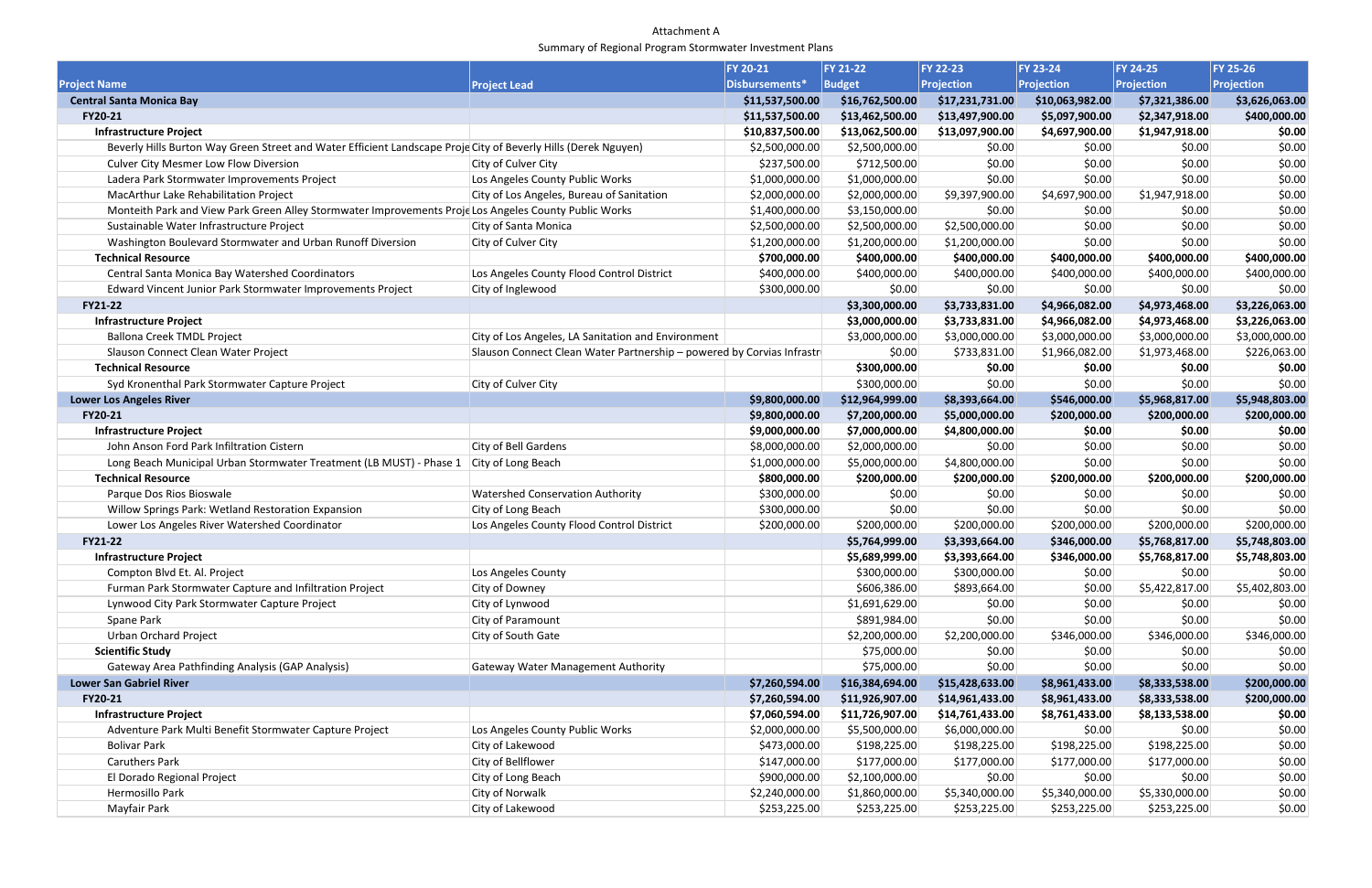Attachment A Summary of Regional Program Stormwater Investment Plans

|                                                                                                                   |                                                               | <b>FY 20-21</b> | <b>FY 21-22</b> | FY 22-23          | FY 23-24          | <b>FY 24-25</b> | <b>FY 25-26</b>   |
|-------------------------------------------------------------------------------------------------------------------|---------------------------------------------------------------|-----------------|-----------------|-------------------|-------------------|-----------------|-------------------|
| <b>Project Name</b>                                                                                               | <b>Project Lead</b>                                           | Disbursements*  | Budget          | <b>Projection</b> | <b>Projection</b> | Projection      | <b>Projection</b> |
| Skylinks Golf Course at Wardlow Stormwater Capture Project                                                        | City of Long Beach                                            | \$1,047,369.00  | \$1,638,457.00  | \$2,792,983.00    | \$2,792,983.00    | \$2,175,088.00  | \$0.00            |
| <b>Technical Resource</b>                                                                                         |                                                               | \$200,000.00    | \$200,000.00    | \$200,000.00      | \$200,000.00      | \$200,000.00    | \$200,000.00      |
| Lower San Gabriel River Watershed Coordinator                                                                     | Los Angeles County Flood Control District                     | \$200,000.00    | \$200,000.00    | \$200,000.00      | \$200,000.00      | \$200,000.00    | \$200,000.00      |
| <b>FY21-22</b>                                                                                                    |                                                               |                 | \$4,457,787.00  | \$467,200.00      | \$0.00            | \$0.00          | \$0.00            |
| <b>Infrastructure Project</b>                                                                                     |                                                               |                 | \$4,082,787.00  | \$467,200.00      | \$0.00            | \$0.00          | \$0.00            |
| Bellflower Simms Park Stormwater Capture Project                                                                  | City of Bellflower                                            |                 | \$2,141,987.00  | \$0.00            | \$0.00            | \$0.00          | \$0.00            |
| <b>Cerritos Sports Complex</b>                                                                                    | City of Cerritos                                              |                 | \$1,940,800.00  | \$467,200.00      | \$0.00            | \$0.00          | \$0.00            |
| <b>Scientific Study</b>                                                                                           |                                                               |                 | \$75,000.00     | \$0.00            | \$0.00            | \$0.00          | \$0.00            |
| Gateway Area Pathfinding Analysis (GAP Analysis)                                                                  | <b>Gateway Water Management Authority</b>                     |                 | \$75,000.00     | \$0.00            | \$0.00            | \$0.00          | \$0.00            |
| <b>Technical Resource</b>                                                                                         |                                                               |                 | \$300,000.00    | \$0.00            | \$0.00            | \$0.00          | \$0.00            |
| Sorensen Park Multi-Benefit Stormwater Capture Project                                                            | Los Angeles County Public Works                               |                 | \$300,000.00    | \$0.00            | \$0.00            | \$0.00          | \$0.00            |
| <b>North Santa Monica Bay</b>                                                                                     |                                                               | \$100,000.00    | \$800,000.00    | \$500,000.00      | \$100,000.00      | \$100,000.00    | \$100,000.00      |
| FY20-21                                                                                                           |                                                               | \$100,000.00    | \$100,000.00    | \$100,000.00      | \$100,000.00      | \$100,000.00    | \$100,000.00      |
| <b>Technical Resource</b>                                                                                         |                                                               | \$100,000.00    | \$100,000.00    | \$100,000.00      | \$100,000.00      | \$100,000.00    | \$100,000.00      |
| North Santa Monica Bay Watershed Coordinator                                                                      | Los Angeles County Flood Control District                     | \$100,000.00    | \$100,000.00    | \$100,000.00      | \$100,000.00      | \$100,000.00    | \$100,000.00      |
| FY21-22                                                                                                           |                                                               |                 | \$700,000.00    | \$400,000.00      | \$0.00            | \$0.00          | \$0.00            |
| <b>Infrastructure Project</b>                                                                                     |                                                               |                 | \$400,000.00    | \$400,000.00      | \$0.00            | \$0.00          | \$0.00            |
| Viewridge Road Stormwater Improvements Project                                                                    | Los Angeles County Public Works                               |                 | \$400,000.00    | \$400,000.00      | \$0.00            | \$0.00          | \$0.00            |
| <b>Technical Resource</b>                                                                                         |                                                               |                 | \$300,000.00    | \$0.00            | \$0.00            | \$0.00          | \$0.00            |
| Las Virgenes Creek Restoration - Phase III                                                                        | City of Calabasas                                             |                 | \$300,000.00    | \$0.00            | \$0.00            | \$0.00          | \$0.00            |
| <b>Rio Hondo</b>                                                                                                  |                                                               | \$8,507,500.00  | \$12,515,721.00 | \$7,924,360.00    | \$2,269,428.00    | \$2,341,970.00  | \$200,000.00      |
| FY20-21                                                                                                           |                                                               | \$8,507,500.00  | \$3,855,000.00  | \$5,142,000.00    | \$200,000.00      | \$200,000.00    | \$200,000.00      |
| <b>Infrastructure Project</b>                                                                                     |                                                               | \$7,440,000.00  | \$3,330,000.00  | \$4,730,000.00    | \$0.00            | \$0.00          | \$0.00            |
| Baldwin Lake and Tule Pond Restoration Project                                                                    | Los Angeles County Public Works/Flood Control Dist            | \$440,000.00    | \$3,330,000.00  | \$4,730,000.00    | \$0.00            | \$0.00          | \$0.00            |
| East Los Angeles Sustainable Median Stormwater Capture Project                                                    | Los Angeles County                                            | \$7,000,000.00  | \$0.00          | \$0.00            | \$0.00            | \$0.00          | \$0.00            |
| <b>Scientific Study</b>                                                                                           |                                                               | \$267,500.00    | \$325,000.00    | \$212,000.00      | \$0.00            | \$0.00          | \$0.00            |
| LRS Adaptation to Address the LA River Bacteria TMDL for the ULAR Water San Gabriel Valley Council of Governments |                                                               | \$57,500.00     | \$115,000.00    | \$92,000.00       | \$0.00            | \$0.00          | \$0.00            |
| preSIP: A Platform for Watershed Science and Project Collaboration                                                | San Gabriel Valley Council of Governments                     | \$210,000.00    | \$210,000.00    | \$120,000.00      | \$0.00            | \$0.00          | \$0.00            |
| <b>Technical Resource</b>                                                                                         |                                                               | \$800,000.00    | \$200,000.00    | \$200,000.00      | \$200,000.00      | \$200,000.00    | \$200,000.00      |
| Arcadia Wash Water Conservation Diversion                                                                         | City of Monrovia                                              | \$300,000.00    | \$0.00          | \$0.00            | \$0.00            | \$0.00          | \$0.00            |
| Rio Hondo Watershed Coordinator                                                                                   | Los Angeles County Flood Control District                     | \$200,000.00    | \$200,000.00    | \$200,000.00      | \$200,000.00      | \$200,000.00    | \$200,000.00      |
| Vincent Lugo Park Stomwater Capture Feasibility Study                                                             | City of San Gabriel                                           | \$300,000.00    | \$0.00          | \$0.00            | \$0.00            | \$0.00          | \$0.00            |
| <b>FY21-22</b>                                                                                                    |                                                               |                 | \$8,660,721.00  | \$2,782,360.00    | \$2,069,428.00    | \$2,141,970.00  | \$0.00            |
| <b>Infrastructure Project</b>                                                                                     |                                                               |                 | \$7,699,901.00  | \$2,723,213.00    | \$2,004,245.00    | \$2,141,970.00  | \$0.00            |
| Alhambra Wash Dry-Weather Diversion                                                                               | San Gabriel Valley Council of Governments (SGVCOG), Eric Shen |                 | \$275,300.00    | \$651,500.00      | \$822,690.00      | \$822,690.00    | \$0.00            |
| East Los Angeles College Northeast Drainage Area and City of Monterey Pa East Los Angeles College/Build LACCD     |                                                               |                 | \$60,524.00     | \$472,094.00      | \$0.00            | \$0.00          | \$0.00            |
| Eaton Wash Dry-Weather Diversion                                                                                  | San Gabriel Valley Council of Governments (SGVCOG), Eric Shen |                 | \$247,000.00    | \$444,665.00      | \$444,665.00      | \$592,890.00    | \$0.00            |
| Merced Ave Greenway (Phase I - South Residential Corridor)                                                        | City of South El Monte                                        |                 | \$3,197,240.00  | \$37,454.00       | \$0.00            | \$0.00          | \$0.00            |
| Mt. Lowe Median Stormwater Capture Project                                                                        | Los Angeles County                                            |                 | \$800,000.00    | \$0.00            | \$0.00            | \$0.00          | \$0.00            |
| Plymouth School Neighborhood Stormwater Capture Demonstration Proje Amigos de los Rios (AdlR), Claire Robinson    |                                                               |                 | \$548,662.00    | \$0.00            | \$10,500.00       | \$0.00          | \$0.00            |
| Rio Hondo Ecosystem Restoration Project                                                                           | City of Monrovia                                              |                 | \$2,329,375.00  | \$0.00            | \$0.00            | \$0.00          | \$0.00            |
| Rubio Wash Dry-Weather Diversion                                                                                  | San Gabriel Valley Council of Governments (SGVCOG), Eric Shen |                 | \$241,800.00    | \$1,117,500.00    | \$726,390.00      | \$726,390.00    | \$0.00            |
| <b>Scientific Study</b>                                                                                           |                                                               |                 | \$60,820.00     | \$59,147.00       | \$65,183.00       | \$0.00          | \$0.00            |
| Fire Effects Study in the ULAR Watershed Management Area                                                          | San Gabriel Valley Council of Governments                     |                 | \$60,820.00     | \$59,147.00       | \$65,183.00       | \$0.00          | \$0.00            |
| <b>Technical Resource</b>                                                                                         |                                                               |                 | \$900,000.00    | \$0.00            | \$0.00            | \$0.00          | \$0.00            |
| Sierra Madre Boulevard Green Street Stormwater Capture Project                                                    | City of Pasadena                                              |                 | \$300,000.00    | \$0.00            | \$0.00            | \$0.00          | \$0.00            |
|                                                                                                                   |                                                               |                 |                 |                   |                   |                 |                   |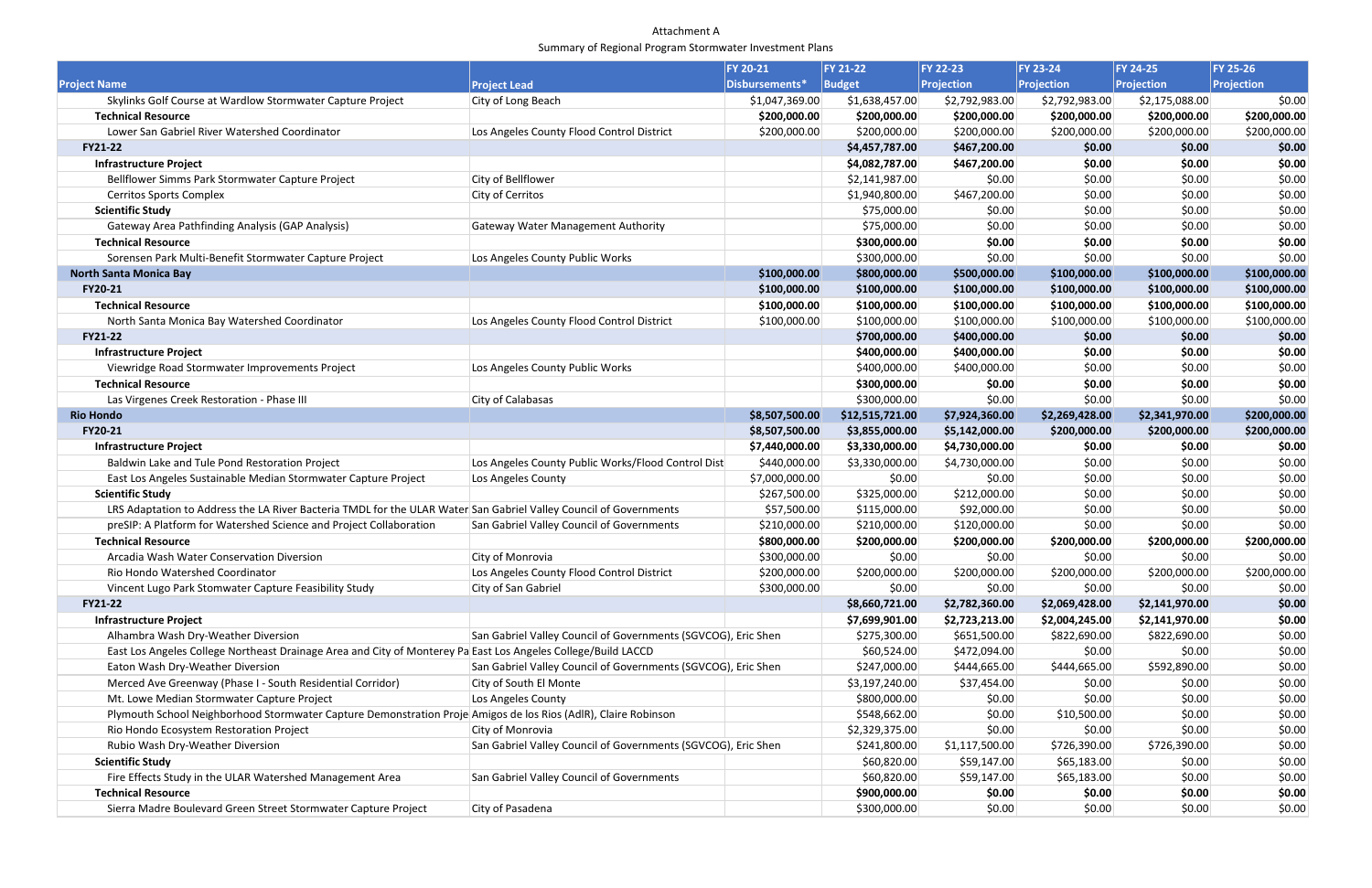## Attachment A Summary of Regional Program Stormwater Investment Plans

|                                                                                                                                          |                                                           | <b>FY 20-21</b> | FY 21-22        | <b>FY 22-23</b>   | <b>FY 23-24</b> | FY 24-25        | <b>FY 25-26</b>   |
|------------------------------------------------------------------------------------------------------------------------------------------|-----------------------------------------------------------|-----------------|-----------------|-------------------|-----------------|-----------------|-------------------|
| <b>Project Name</b>                                                                                                                      | <b>Project Lead</b>                                       | Disbursements*  | <b>Budget</b>   | <b>Projection</b> | Projection      | Projection      | <b>Projection</b> |
| South El Monte High School                                                                                                               | Lena Luna                                                 |                 | \$300,000.00    | \$0.00            | \$0.00          | \$0.00          | \$0.00            |
| Washington Park Stormwater Capture Project                                                                                               | City of Pasadena                                          |                 | \$300,000.00    | \$0.00            | \$0.00          | \$0.00          | \$0.00            |
| <b>Santa Clara River</b>                                                                                                                 |                                                           | \$4,888,603.00  | \$500,000.00    | \$200,000.00      | \$13,398,897.00 | \$3,200,000.00  | \$200,000.00      |
| FY20-21                                                                                                                                  |                                                           | \$4,888,603.00  | \$200,000.00    | \$200,000.00      | \$13,398,897.00 | \$3,200,000.00  | \$200,000.00      |
| <b>Infrastructure Project</b>                                                                                                            |                                                           | \$4,688,603.00  | \$0.00          | \$0.00            | \$13,198,897.00 | \$3,000,000.00  | \$0.00            |
| Hasley Canyon Park Stormwater Improvements Project                                                                                       | Los Angeles County Public Works                           | \$2,887,500.00  | \$0.00          | \$0.00            | \$0.00          | \$0.00          | \$0.00            |
| <b>Newhall Park Infiltration</b>                                                                                                         | Dan Duncan, Oliver Cramer                                 | \$1,801,103.00  | \$0.00          | \$0.00            | \$13,198,897.00 | \$3,000,000.00  | \$0.00            |
| <b>Technical Resource</b>                                                                                                                |                                                           | \$200,000.00    | \$200,000.00    | \$200,000.00      | \$200,000.00    | \$200,000.00    | \$200,000.00      |
| Santa Clara River Watershed Coordinator                                                                                                  | Los Angeles County Flood Control District                 | \$200,000.00    | \$200,000.00    | \$200,000.00      | \$200,000.00    | \$200,000.00    | \$200,000.00      |
| <b>FY21-22</b>                                                                                                                           |                                                           |                 | \$300,000.00    | \$0.00            | \$0.00          | \$0.00          | \$0.00            |
| <b>Technical Resource</b>                                                                                                                |                                                           |                 | \$300,000.00    | \$0.00            | \$0.00          | \$0.00          | \$0.00            |
| Via Princessa Park                                                                                                                       | Oliver Cramer                                             |                 | \$300,000.00    | \$0.00            | \$0.00          | \$0.00          | \$0.00            |
| <b>South Santa Monica Bay</b>                                                                                                            |                                                           | \$14,388,796.00 | \$19,998,012.42 | \$15,282,130.98   | \$8,133,801.36  | \$9,612,027.45  | \$7,327,910.64    |
| FY20-21                                                                                                                                  |                                                           | \$14,388,796.00 | \$12,478,529.00 | \$10,220,261.00   | \$200,000.00    | \$200,000.00    | \$200,000.00      |
| <b>Infrastructure Project</b>                                                                                                            |                                                           | \$13,574,325.00 | \$12,255,375.00 | \$10,000,000.00   | \$0.00          | \$0.00          | \$0.00            |
| Alondra Park Multi Benefit Stormwater Capture Project                                                                                    | Los Angeles County                                        | \$10,000,000.00 | \$10,000,000.00 | \$10,000,000.00   | \$0.00          | \$0.00          | \$0.00            |
| Torrance Airport Storm Water Basin Project, Phase 2                                                                                      | City of Torrance                                          | \$906,000.00    | \$0.00          | \$0.00            | \$0.00          | \$0.00          | \$0.00            |
| Wilmington Q Street Local Urban Area Flow Management Project                                                                             | City of Los Angeles, Bureau of Sanitation                 | \$2,668,325.00  | \$2,255,375.00  | \$0.00            | \$0.00          | \$0.00          | \$0.00            |
| <b>Scientific Study</b>                                                                                                                  |                                                           | \$14,471.00     | \$23,154.00     | \$20,261.00       | \$0.00          | \$0.00          | \$0.00            |
| Recalculation of Wet Weather Zinc Criterion                                                                                              | City of Los Angeles Sanitation                            | \$14,471.00     | \$23,154.00     | \$20,261.00       | \$0.00          | \$0.00          | \$0.00            |
| <b>Technical Resource</b>                                                                                                                |                                                           | \$800,000.00    | \$200,000.00    | \$200,000.00      | \$200,000.00    | \$200,000.00    | \$200,000.00      |
| <b>Eastview Park</b>                                                                                                                     | City of Rancho Palos Verdes                               | \$300,000.00    | \$0.00          | \$0.00            | \$0.00          | \$0.00          | \$0.00            |
| Harbor City Park Multi-Benefit Stormwater Capture Project                                                                                | Los Angeles County                                        | \$300,000.00    | \$0.00          | \$0.00            | \$0.00          | \$0.00          | \$0.00            |
| South Santa Monica Bay Watershed Coordinator                                                                                             | Los Angeles County Flood Control District                 | \$200,000.00    | \$200,000.00    | \$200,000.00      | \$200,000.00    | \$200,000.00    | \$200,000.00      |
| <b>FY21-22</b>                                                                                                                           |                                                           |                 | \$7,519,483.42  | \$5,061,869.98    | \$7,933,801.36  | \$9,412,027.45  | \$7,127,910.64    |
| <b>Infrastructure Project</b>                                                                                                            |                                                           |                 | \$6,872,327.00  | \$4,717,905.50    | \$7,600,932.50  | \$9,081,932.50  | \$7,072,432.50    |
| Carson Stormwater and Runoff Capture Project at Carriage Crest Park                                                                      | City of Carson                                            |                 | \$207,500.00    | \$207,500.00      | \$207,500.00    | \$207,500.00    | \$207,500.00      |
| South Santa Monica Bay Water Quality Enhancement: 28th Street Storm D City of Manhattan Beach (Mamerto Estepa Jr., Prem Kumar, and Shawn |                                                           |                 | \$1,497,100.00  | \$4,005,732.50    | \$4,005,732.50  | \$4,055,732.50  | \$4,055,732.50    |
| Stormwater Basin Expansion Project                                                                                                       | City of Torrance                                          |                 | \$4,505,000.00  | \$0.00            | \$0.00          | \$0.00          | \$0.00            |
| Wilmington Neighborhood Greening Project                                                                                                 | City of Los Angeles, Bureau of Sanitation and Environment |                 | \$662,727.00    | \$504,673.00      | \$3,387,700.00  | \$4,818,700.00  | \$2,809,200.00    |
| <b>Scientific Study</b>                                                                                                                  |                                                           |                 | \$47,156.42     | \$343,964.48      | \$332,868.86    | \$330,094.95    | \$55,478.14       |
| Regional Pathogen Reduction Study                                                                                                        | <b>Gateway Water Management Authority</b>                 |                 | \$47,156.42     | \$343,964.48      | \$332,868.86    | \$330,094.95    | \$55,478.14       |
| <b>Technical Resource</b>                                                                                                                |                                                           |                 | \$600,000.00    | \$0.00            | \$0.00          | \$0.00          | \$0.00            |
| Palos Verdes Peninsula Multi-Benefit Flow Diversion Project                                                                              | City of Rolling Hills Estates                             |                 | \$300,000.00    | \$0.00            | \$0.00          | \$0.00          | \$0.00            |
| Prioritization of Parkway BMPs for Dominguez Channel/ Harbors Toxics TN City of Torrance                                                 |                                                           |                 | \$300,000.00    | \$0.00            | \$0.00          | \$0.00          | \$0.00            |
| <b>Upper Los Angeles River</b>                                                                                                           |                                                           | \$27,315,801.32 | \$45,996,271.21 | \$36,729,064.70   | \$31,288,673.80 | \$30,182,284.00 | \$12,865,116.00   |
| FY20-21                                                                                                                                  |                                                           | \$27,315,801.32 | \$33,460,562.21 | \$15,928,895.70   | \$12,481,569.80 | \$10,099,900.00 | \$975,000.00      |
| <b>Infrastructure Project</b>                                                                                                            |                                                           | \$24,135,094.32 | \$31,634,429.21 | \$14,497,404.70   | \$11,881,569.80 | \$9,499,900.00  | \$375,000.00      |
| Active Transportation Rail to River Corridor Project - Segment A                                                                         | Los Angeles Metropolitan Transit Authority (Metro)        | \$1,500,000.00  | \$4,000,000.00  | \$2,000,000.00    | \$425,000.00    | \$125,000.00    | \$375,000.00      |
| Walnut Park Pocket Park Project                                                                                                          | County of Los Angeles                                     | \$500,000.00    | \$500,000.00    | \$0.00            | \$0.00          | \$0.00          | \$0.00            |
| The Distributed Drywell System Project                                                                                                   | City of Glendale                                          | \$76,750.00     | \$1,765,250.00  | \$17,000.00       | \$17,000.00     | \$17,000.00     | \$0.00            |
| Oro Vista Local Area Urban Flow Management Project                                                                                       | City of Los Angeles, Bureau of Sanitation                 | \$2,118,120.00  | \$2,118,120.00  | \$2,118,120.00    | \$2,118,120.00  | \$2,118,120.00  | \$0.00            |
| Franklin D. Roosevelt Park Regional Stormwater Capture Project                                                                           | Los Angeles County                                        | \$2,000,000.00  | \$2,000,000.00  | \$0.00            | \$0.00          | \$0.00          | \$0.00            |
| Lankershim Boulevard Local Area Urban Flow Management Network Proje City of Los Angeles, Bureau of Sanitation                            |                                                           | \$5,139,380.00  | \$5,139,380.00  | \$5,139,380.00    | \$5,139,380.00  | \$5,139,380.00  | \$0.00            |
| Fernangeles Park Stormwater Capture Project                                                                                              | Los Angeles Department of Water and Power (LADW           | \$2,926,261.89  | \$3,344,299.31  | \$1,254,112.24    | \$836,074.83    | \$0.00          | \$0.00            |
| Echo Park Lake Rehabilitation                                                                                                            | City of Los Angeles, Bureau of Sanitation                 | \$400,000.00    | \$0.00          | \$0.00            | \$0.00          | \$0.00          | \$0.00            |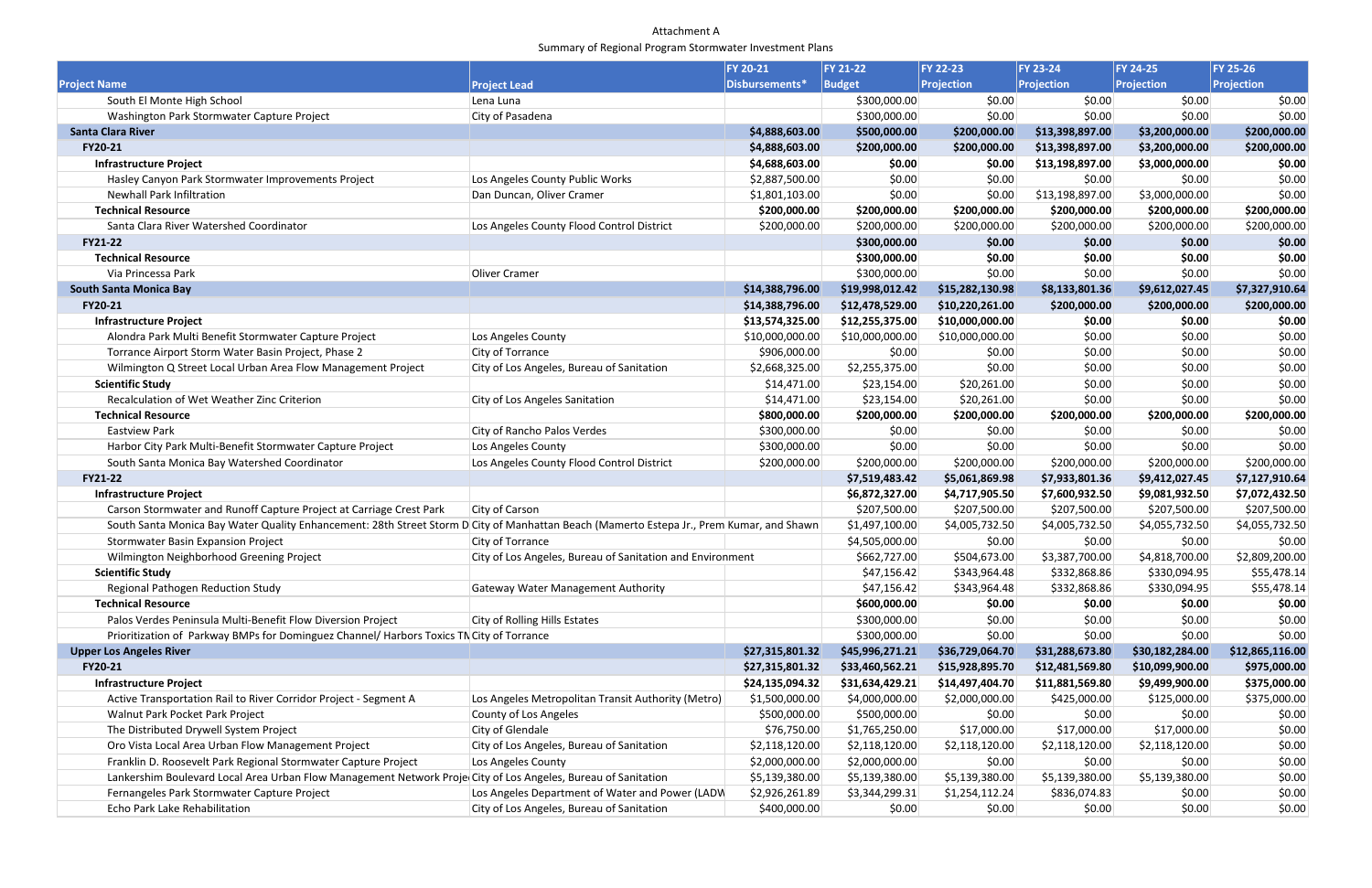## Attachment A Summary of Regional Program Stormwater Investment Plans

|                                                                                                                             |                                                           | <b>FY 20-21</b> | <b>FY 21-22</b> | <b>FY 22-23</b>   | <b>FY 23-24</b>   | <b>FY 24-25</b> | <b>FY 25-26</b>   |
|-----------------------------------------------------------------------------------------------------------------------------|-----------------------------------------------------------|-----------------|-----------------|-------------------|-------------------|-----------------|-------------------|
| <b>Project Name</b>                                                                                                         | <b>Project Lead</b>                                       | Disbursements*  | Budget          | <b>Projection</b> | <b>Projection</b> | Projection      | <b>Projection</b> |
| Valley Village Park Stormwater Capture Project                                                                              | Los Angeles Department of Water and Power (LADW           | \$1,112,070.49  | \$1,270,937.69  | \$476,601.63      | \$317,734.42      | \$0.00          | \$0.00            |
| Strathern Park North Stormwater Capture Project                                                                             | Los Angeles Department of Water and Power (LADW           | \$3,247,511.94  | \$3,711,442.21  | \$1,391,790.83    | \$927,860.55      | \$0.00          | \$0.00            |
| Rory M. Shaw Wetlands Park Project                                                                                          | Los Angeles Flood Control District                        | \$2,000,000.00  | \$2,000,000.00  | \$2,000,000.00    | \$2,000,000.00    | \$2,000,000.00  | \$0.00            |
| City of San Fernando Regional Park Infiltration Project                                                                     | City of San Fernando (Kenneth Jones)                      | \$3,115,000.00  | \$5,785,000.00  | \$100,400.00      | \$100,400.00      | \$100,400.00    | \$0.00            |
| <b>Scientific Study</b>                                                                                                     |                                                           | \$980,707.00    | \$1,226,133.00  | \$831,491.00      | \$0.00            | \$0.00          | \$0.00            |
| LRS Adaptation to Address the LA River Bacteria TMDL for the ULAR Water San Gabriel Valley Council of Governments           |                                                           | \$192,500.00    | \$385,000.00    | \$308,000.00      | \$0.00            | \$0.00          | \$0.00            |
| preSIP: A Platform for Watershed Science and Project Collaboration                                                          | San Gabriel Valley Council of Governments                 | \$700,000.00    | \$700,000.00    | \$400,000.00      | \$0.00            | \$0.00          | \$0.00            |
| Recalculation of Wet Weather Zinc Criterion                                                                                 | City of Los Angeles Sanitation                            | \$88,207.00     | \$141,133.00    | \$123,491.00      | \$0.00            | \$0.00          | \$0.00            |
| <b>Technical Resource</b>                                                                                                   |                                                           | \$2,200,000.00  | \$600,000.00    | \$600,000.00      | \$600,000.00      | \$600,000.00    | \$600,000.00      |
| Green Street Demonstration Project on Main Street                                                                           | City of Alhambra                                          | \$300,000.00    | \$0.00          | \$0.00            | \$0.00            | \$0.00          | \$0.00            |
| Winery Canyon Channel / Descanso Gardens Stormwater Capture Feasibilit City of La Canada Flintridge                         |                                                           | \$300,000.00    | \$0.00          | \$0.00            | \$0.00            | \$0.00          | \$0.00            |
| Hay Canyon Channel / FIS Sports Facilities Stormwater Capture Feasibility Scity of La Canada Flintridge                     |                                                           | \$300,000.00    | \$0.00          | \$0.00            | \$0.00            | \$0.00          | \$0.00            |
| Pasadena Unified School District Campus Green Infrastructure Developmer Claire Robinson, Managing Director, Amigos de los F |                                                           | \$300,000.00    | \$0.00          | \$0.00            | \$0.00            | \$0.00          | \$0.00            |
| Upper Los Angeles River Watershed Coordinators                                                                              | Los Angeles County Flood Control District                 | \$600,000.00    | \$600,000.00    | \$600,000.00      | \$600,000.00      | \$600,000.00    | \$600,000.00      |
| Arroyo Seco Projects: Constructed Wetlands by the Arroyo Seco                                                               | Shahid Abbas, Director of Public Works, City of Sout      | \$400,000.00    | \$0.00          | \$0.00            | \$0.00            | \$0.00          | \$0.00            |
| <b>FY21-22</b>                                                                                                              |                                                           |                 | \$12,535,709.00 | \$20,800,169.00   | \$18,807,104.00   | \$20,082,384.00 | \$11,890,116.00   |
| <b>Infrastructure Project</b>                                                                                               |                                                           |                 | \$10,525,451.00 | \$20,310,734.00   | \$18,588,884.00   | \$20,082,384.00 | \$11,890,116.00   |
| Altadena Mariposa Green Street Demonstration Project                                                                        | Amigos de los Rios, Claire Robinson                       |                 | \$545,300.00    | \$165,972.00      | \$10,500.00       | \$9,000.00      | \$9,000.00        |
| Victory ES - DROPS                                                                                                          | Los Angeles Unified School District                       |                 | \$178,585.00    | \$0.00            | \$0.00            | \$0.00          | \$0.00            |
| Los Angeles Pierce College Northeast Campus Stormwater Capture & Use a Los Angeles Community College District & BuildLACCD  |                                                           |                 | \$476,697.00    | \$4,766,978.00    | \$0.00            | \$0.00          | \$0.00            |
| Lincoln Park Neighborhood Green Street Network                                                                              | City of Los Angeles Sanitation and Environment            |                 | \$3,726,916.00  | \$3,726,916.00    | \$3,726,916.00    | \$3,726,916.00  | \$3,726,916.00    |
| Broadway-Manchester Multi-Modal Green Streets Project                                                                       | City of Los Angeles Bureau of Street Services (StreetsLA) |                 | \$886,000.00    | \$4,000,000.00    | \$4,000,000.00    | \$2,833,000.00  | \$0.00            |
| Altadena - Lake Avenue Green Improvement                                                                                    | Los Angeles County Public Works                           |                 | \$500,000.00    | \$0.00            | \$0.00            | \$0.00          | \$0.00            |
| Westmont - Vermont Avenue Green Improvement                                                                                 | Los Angeles County Public Works                           |                 | \$500,000.00    | \$0.00            | \$0.00            | \$0.00          | \$0.00            |
| David M. Gonzales Recreation Center Stormwater Capture Project                                                              | Los Angeles Department of Water and Power (LADWP)         |                 | \$388,000.00    | \$581,000.00      | \$1,550,000.00    | \$2,130,000.00  | \$3,099,000.00    |
| Valley Plaza Park Stormwater Capture Project                                                                                | Los Angeles Department of Water and Power (LADWP)         |                 | \$529,000.00    | \$794,000.00      | \$2,116,000.00    | \$2,910,000.00  | \$4,232,000.00    |
| Metro Orange Line a Water Infiltration and Quality Project                                                                  | Los Angeles County Metropolitan Transportation Authority  |                 | \$1,600,000.00  | \$5,070,400.00    | \$6,000,000.00    | \$7,288,000.00  | \$823,200.00      |
| Arroyo Seco-San Rafael Treatment Wetlands                                                                                   | City of Pasadena                                          |                 | \$1,194,953.00  | \$1,205,468.00    | \$1,185,468.00    | \$1,185,468.00  | \$0.00            |
| <b>Scientific Study</b>                                                                                                     |                                                           |                 | \$1,410,258.00  | \$489,435.00      | \$218,220.00      | \$0.00          | \$0.00            |
| Fire Effects Study in the ULAR Watershed Management Area                                                                    | San Gabriel Valley Council of Governments                 |                 | \$203,616.00    | \$198,014.00      | \$218,220.00      | \$0.00          | \$0.00            |
| Evaluation of infiltration testing methods for design of stormwater drywell California State Polytechnic University, Pomona |                                                           |                 | \$554,684.00    | \$0.00            | \$0.00            | \$0.00          | \$0.00            |
| LAUSD Living Schoolyards Program Pilot Study                                                                                | TreePeople                                                |                 | \$651,958.00    | \$291,421.00      | \$0.00            | \$0.00          | \$0.00            |
| <b>Technical Resource</b>                                                                                                   |                                                           |                 | \$600,000.00    | \$0.00            | \$0.00            | \$0.00          | \$0.00            |
| McCambridge Park Stormwater Capture Multi-Benefit Project                                                                   | City of Burbank                                           |                 | \$300,000.00    | \$0.00            | \$0.00            | \$0.00          | \$0.00            |
| South Pasadena Huntington Drive Regional Green Street                                                                       | City of South Pasadena                                    |                 | \$300,000.00    | \$0.00            | \$0.00            | \$0.00          | \$0.00            |
| <b>Upper San Gabriel River</b>                                                                                              |                                                           | \$10,919,762.00 | \$18,280,067.00 | \$25,303,294.00   | \$20,377,894.00   | \$15,826,604.00 | \$719,822.00      |
| FY20-21                                                                                                                     |                                                           | \$10,919,762.00 | \$10,789,423.00 | \$24,012,652.00   | \$20,377,894.00   | \$15,306,782.00 | \$200,000.00      |
| <b>Infrastructure Project</b>                                                                                               |                                                           | \$9,734,762.00  | \$10,589,423.00 | \$23,812,652.00   | \$20,177,894.00   | \$15,106,782.00 | \$0.00            |
| <b>Barnes Park</b>                                                                                                          | City of Baldwin Park                                      | \$1,000,000.00  | \$1,500,000.00  | \$7,400,000.00    | \$4,835,690.00    | \$0.00          | \$0.00            |
| Bassett High School Stormwater Capture Multi-Benefit Project                                                                | Los Angeles County                                        | \$3,000,000.00  | \$7,200,000.00  | \$7,000,000.00    | \$7,000,000.00    | \$7,000,000.00  | \$0.00            |
| Encanto Park Stormwater Capture Project                                                                                     | City of Monrovia                                          | \$702,860.00    | \$827,000.00    | \$952,388.00      | \$0.00            | \$0.00          | \$0.00            |
| Garvey Avenue Grade Separation Drainage Improvement Project                                                                 | City of El Monte                                          | \$4,000,000.00  | \$0.00          | \$0.00            | \$0.00            | \$0.00          | \$0.00            |
| <b>Pedley Spreading Grounds</b>                                                                                             | East San Gabriel Valley Watershed Management Gro          | \$102,760.00    | \$154,140.00    | \$1,330,180.00    | \$1,212,120.00    | \$26,700.00     | \$0.00            |
| Wingate Park Regional EWMP Project                                                                                          | City of Covina                                            | \$929,142.00    | \$908,283.00    | \$7,130,084.00    | \$7,130,084.00    | \$8,080,082.00  | \$0.00            |
| <b>Scientific Study</b>                                                                                                     |                                                           | \$385,000.00    | \$0.00          | \$0.00            | \$0.00            | \$0.00          | \$0.00            |
| San Gabriel Valley Regional Confirmation of Infiltration Rates                                                              | East San Gabriel Valley Watershed Management Gro          | \$385,000.00    | \$0.00          | \$0.00            | \$0.00            | \$0.00          | \$0.00            |